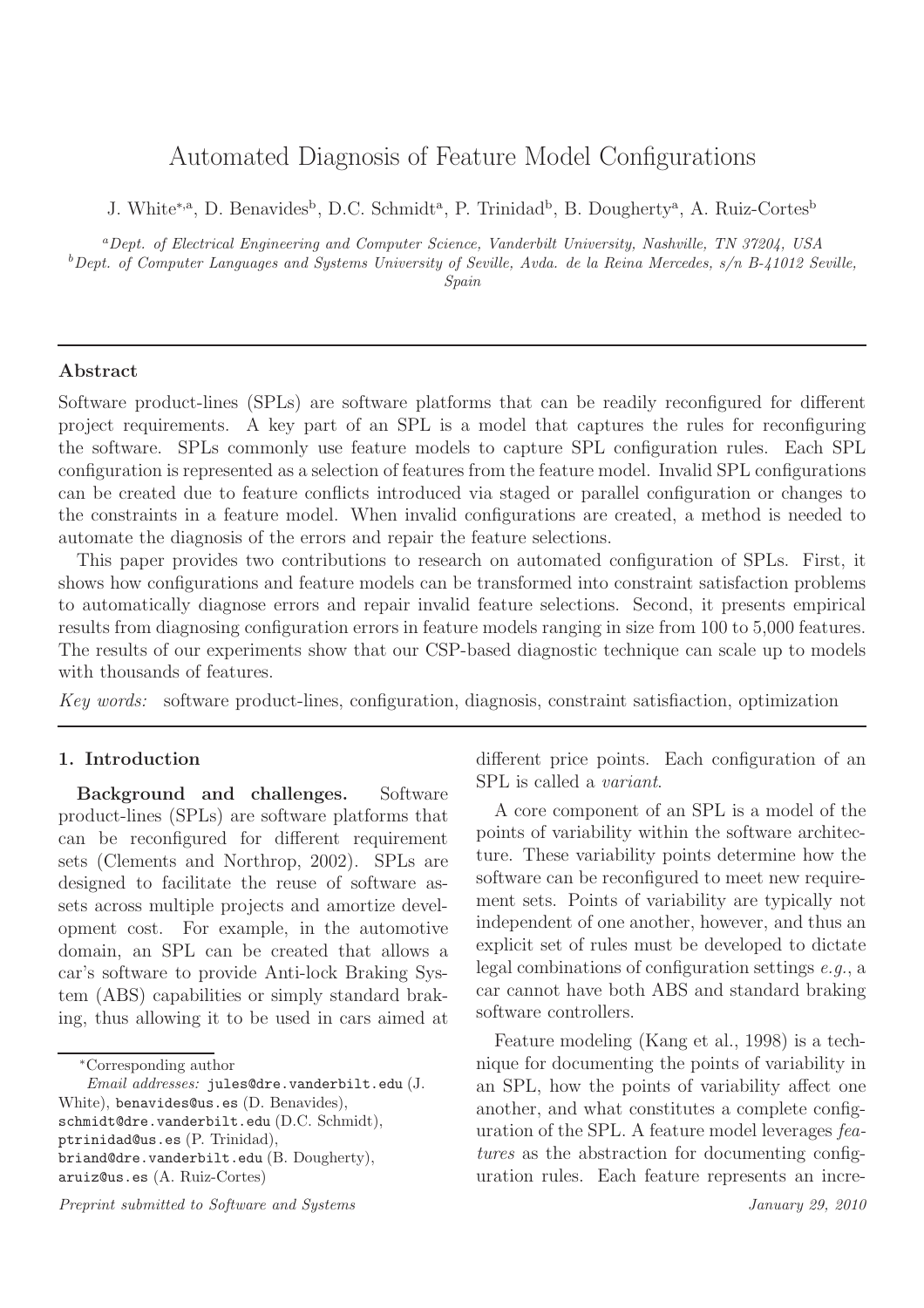ment in product functionality. A feature model can capture different types of variability, ranging from ranging from requirements variability to implementation variability (Metzger et al., 2007).

Unique configurations of an SPL are captured as selections of features from a feature model. SPL variants can be specified as a selection or configuration of features. Feature models of SPLs are arranged in a tree-like structure where each successively deeper level in the tree corresponds to a more fine-grained configuration option for the product-line variant, as shown by the feature model in Figure 1. The parent-child and crosstree relationships capture the constraints that must be adhered to when selecting a group of features for a variant.

Existing SPL research has focused on ensuring that features chosen from feature models are correct and consistent with the SPL and variant requirements. For example, boolean circuit satisfiability techniques (Mannion, 2002) and Constraint Satisfaction Problems (CSPs) (Benavides et al., 2005; White et al., 2007) have been used to automate the derivation of a feature set that meets a requirement set. Numerous tools have also been developed, such as Big Lever Software Gears (Buhrdorf et al., 2003), Pure::variants (Beuche, 2003), FeAture Model Analyser (FAMA) (Benavides et al., 2007), and the Feature Model Plug-in (Czarnecki et al., 2005a), to support the construction of feature models and correct selection of feature configurations.

Although SPL developers are equipped with a number of tools and techniques, configuration problems may occur due to human errors, such as miscommunication between engineers, or other factors, such as requirement changes. For example, configurations of large feature models may be produced using *staged configuration* (Czarnecki et al., 2004, 2005b), where features are iteratively selected by a group of participants. At each stage, one participant chooses features before passing the partial configuration on to the participant in the next stage. In these staged configuration processes, a participant may select a feature that conflicts with a critical feature needed by a participant in a later stage. Due to the complexity of feature model constraints it may be hard to forsee these conflicts. It is also hard to debug a configuration to figure out how to change decisions in previous stages to make the critical feature selectable (Batory et al., 2006).

In many cases—particularly when SPLs are produced from supply-chains—the configuration decisions of multiple developers working in parallel must be integrated. Since developers may work in different departments, organizations, or geographic locations where they are not in continuous direct communication or have conflicting goals, configurations may be produced with conflicting feature selections. For example, hardware developers of one subcontractor for an automobile may desire a lower cost set of Electronic Control Units (ECUs) that cannot support the embedded controller code features needed by the software developers of another subcontractor. Even though the two teams may share the same toolset, because the tools cannot prevent errors in a distributed environment where the teams are not in continuous direct communication, conflicts may arise. Methods are therefore needed to (1) evaluate and debug conflicts between participants and (2) recommend modifications to the participants feature selections to make them compatible.

A further challenge to maintaining error free SPL configurations is that external influences (such as supply-chain disruption, changes in market demand, or safety regulations) may change over time and thus invalidate previously correct configurations. For example, if a new government regulation is passed that mandates higher emissions standards, it may necessitate changing existing software configurations. A critical question is thus often determining the lowest cost method of updating existing software configurations to meet the new external regulations and requirements, which is a process termed *software configuration evolution*.

Although prior research has shown how to identify flawed configurations (Batory, 2005; Mannion, 2002), conventional debugging mechanisms cannot pinpoint configuration errors and identifying corrective actions. More specifically, tech-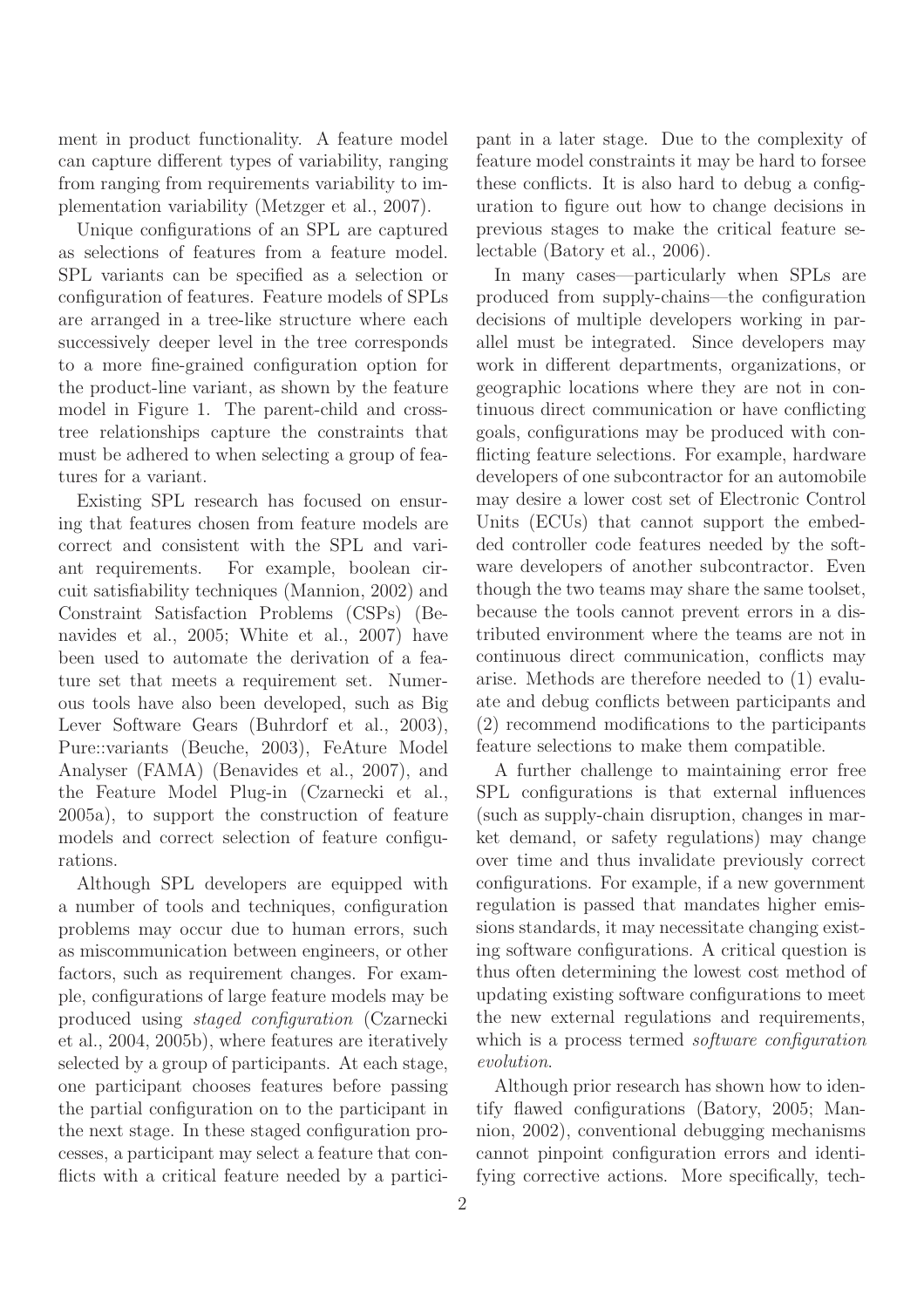niques are needed that can take an arbitrary flawed configuration and produce the minimal set of feature selections and deselections to bring the configuration to a state that satisfies all of the feature model rules. This paper focuses on addressing these gaps in existing research. The solutions that the paper presents to these gaps are described in Section 2.

Solution overview and contributions. Our approach to debugging feature model configurations and automating configuration evolution transforms an invalid feature model configuration into a Constraint Satisfaction Problem (CSP) (Van Hentenryck, 1989) and then uses a constraint solver to derive the minimal set of feature selection modifications that will bring the configuration to a valid state. We call this constraint-based diagnostic approach the *Configuration Understanding and REmedy* (CURE). This paper shows how CURE provides the following contributions to work on debugging errors in feature model configurations:

- 1. We provide a CSP-based diagnostic technique that can pinpoint conflicts and constraint violations in feature models
- 2. We provide a simplified diagnostic CSP that is not as flexible as the full diagnostic CSP but reduces diagnosis time
- 3. We show how CURE can remedy a configuration error by automatically deriving the minimal set of features to select and deselect
- 4. We provide mechanisms for using CURE to mediate conflicting configuration participant feature selection desires via cost optimization techniques
- 5. We show how CURE allows stakeholders to debug a configuration error or conflict from different viewpoints
- 6. We show how CURE can be used to automate feature selection evolution
- 7. We provide empirical results showing that CURE's scalability can support industrial SPL feature models containing over 5,000 features.
- 8. We present empirical results showing the improvement in solving time that the simplified CSP provides

Our prior work on automated feature configuration (Trinidad et al., 2007) focused on detecting the most common types of errors in the constraints of a feature model, such as *void features*, using pre-defined configurations. In further research (White et al., 2008), we developed new techniques for diagnosing the configurations of feature models rather than the feature model itself. In this paper, we also investigate feature expansion planning techniques and adapting to supply-chain disruption in the context of feature models. Furthermore, the prior work did not account for how manual configuration decisions that led to the inability of satisfying project requirements were handled. Batory et al. (Batory et al., 2006) have described this is an important challenge in the field automated software product-line configuration. In this work, we address this gap in our prior work by showing how automated remediation can be performed to eliminate configuration conflicts that arise from human error or concurrent configuration processes.

This paper extends our previous work on automated diagnosis of product-line configuration errors (White et al., 2008) in three ways. First, we provide a new methodology for applying our CURE diagnosis technique to automating the evolution of feature model configurations, which allows SPL configurations to evolved automatically over time to meet changing external requirement sets. Second, we have significantly expanded the discussion of CURE's relationship with related work on SPL configuration.

Third, in some scenarios, developers may desire to tradeoff diagnosis flexibility for improved solving performance. For example, developers may wish to eliminate diagnostic capabilities that they do not use in exchange for faster diagnostics for large feature models. We provide a new simplified diagnostic CSP formulation that can significantly reduce solving time for large feature models and present new empirical results demonstrating the improvement in solving time provided by the new CSP formulation. For all the techniques proposed in this paper, we make the implicit assumption that the constraints in the feature model itself are correct. The process described by Trinidad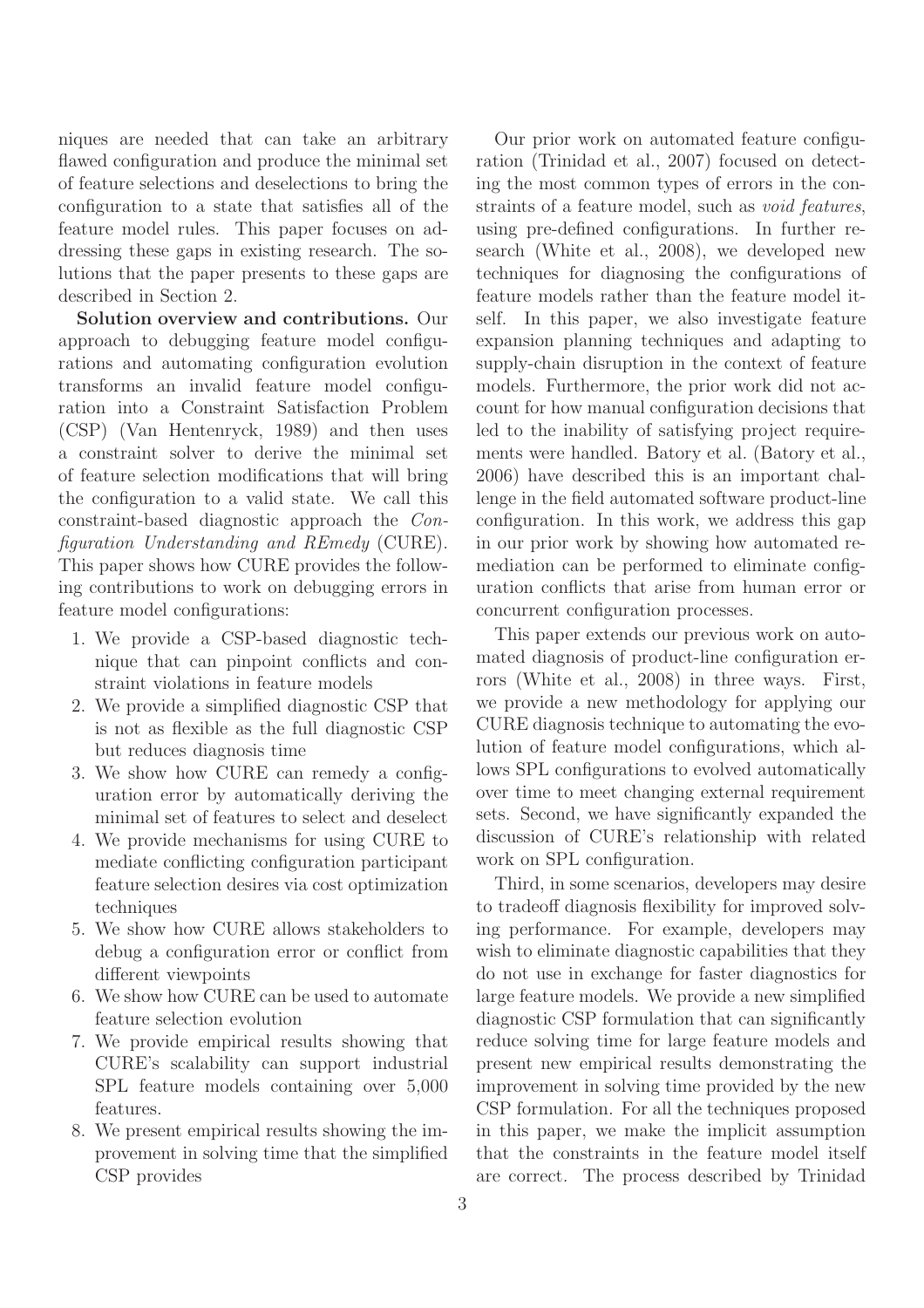et al. (Trinidad et al., 2007) can be used to determine if the feature model is error free and suitable for the techniques described in this paper.

Paper organization. The remainder of the paper is organized as follows: Section 2 presents the CURE CSP-based technique for diagnosing configuration errors and conflicts; Section 3 describes CURE CSP modifications that can be made to decrease solving time; Section 4 shows how CURE can be used to perform conflict mediation, multi-viewpoint debugging, and staged configuration debugging; Section 5 shows how CURE can be used to automate software feature configuration evolution decisions; Section 6 presents empirical results demonstrating the ability of CURE to scale to feature models with thousands of features; Section 7 compares CURE with related research; and Section 8 presents concluding remarks.

## 2. Configuration Error Diagnosis with CURE

*Configuration Understanding and REmedy* (CURE) is a constraint-based technique for diagnosing errors and mediating conflicts in feature model configurations. Developers can use CURE to identify the minimal set of features needed to select or deselect to transform an invalid input configuration into a valid configuration. Moreover, depending on the input provided to CURE, a flawed configuration can be debugged from different viewpoints or conflicts between multiple stakeholder decisions in a configuration process can be mediated.

The key component of CURE is the application of a CSP-based error diagnostic technique. In prior work, Benavides et al. (Benavides et al., 2005) have shown how feature models can be transformed into CSPs to automate feature selection with a constraint solver (Jaffar and Maher, 1994). Trinidad et al. (Trinidad et al., 2007) subsequently described how to extend this CSP technique to identify *full mandatory features*, *void features*, and *dead feature models* using Reiter's theory of diagnosis (Reiter, 1987). This section presents an alternative CSP diagnostic model, not

related to Reiter's theory of diagnosis, for deriving the minimum set of features that should be selected or deselected to eliminate a conflict in a feature configuration.

CURE can diagnose feature models that use standard feature modeling notations, such as required features, XOR groups, and optional features. It is possible to also encode cardinality groups into the diagnostic CSPs used by CURE, but we do not cover this in the paper. Feature quality attributes can also be taken into account in the diagnostic process, and we discuss costbased quality attributes in Section 4.2.

## *2.1. Background: Feature Models and Configurations as CSPs*

A CSP is a set of variables and a set of constraints over those variables. For example,  $A +$  $B \leq 3$  is a CSP involving the integer variables A and B. A constraint solver finds a valid *labeling* (set of variable values) that simultaneously satisfies all constraints in the CSP. A valid labeling of the CSP would be  $(A = 1, B = 2)$ .

To build a CSP to model a feature model configuration problem, we construct a set of variables, F, representing the features in the feature model. Each configuration of the feature model is a set of values for these variables, where a value of 1 indicates the feature is present in the configuration and a value of 0 indicates it is not present. More formally, a configuration is a labeling of  $F$ , such that for each variable  $f_i \in F$ ,  $f_i = 1$  indicates that the  $i_{th}$  feature in the feature model is selected in the configuration. Correspondingly,  $f_i = 0$  implies that the feature is not selected.

Given an arbitrary configuration of a feature model as a labeling of the  $F$  variables, developers need the ability to ensure the correctness of the configuration with respect to the feature model rules. To achieve this constraint checking ability, each variable  $f_i$  is associated with one or more constraints corresponding to the configuration rules in the feature model. For example, if  $f_i$ is a required subfeature of  $f_i$ , then the CSP would contain the constraint:  $f_i = 1 \Leftrightarrow f_j = 1$ .

Configuration rules from the feature model are captured in the constraint set  $C$ . For any given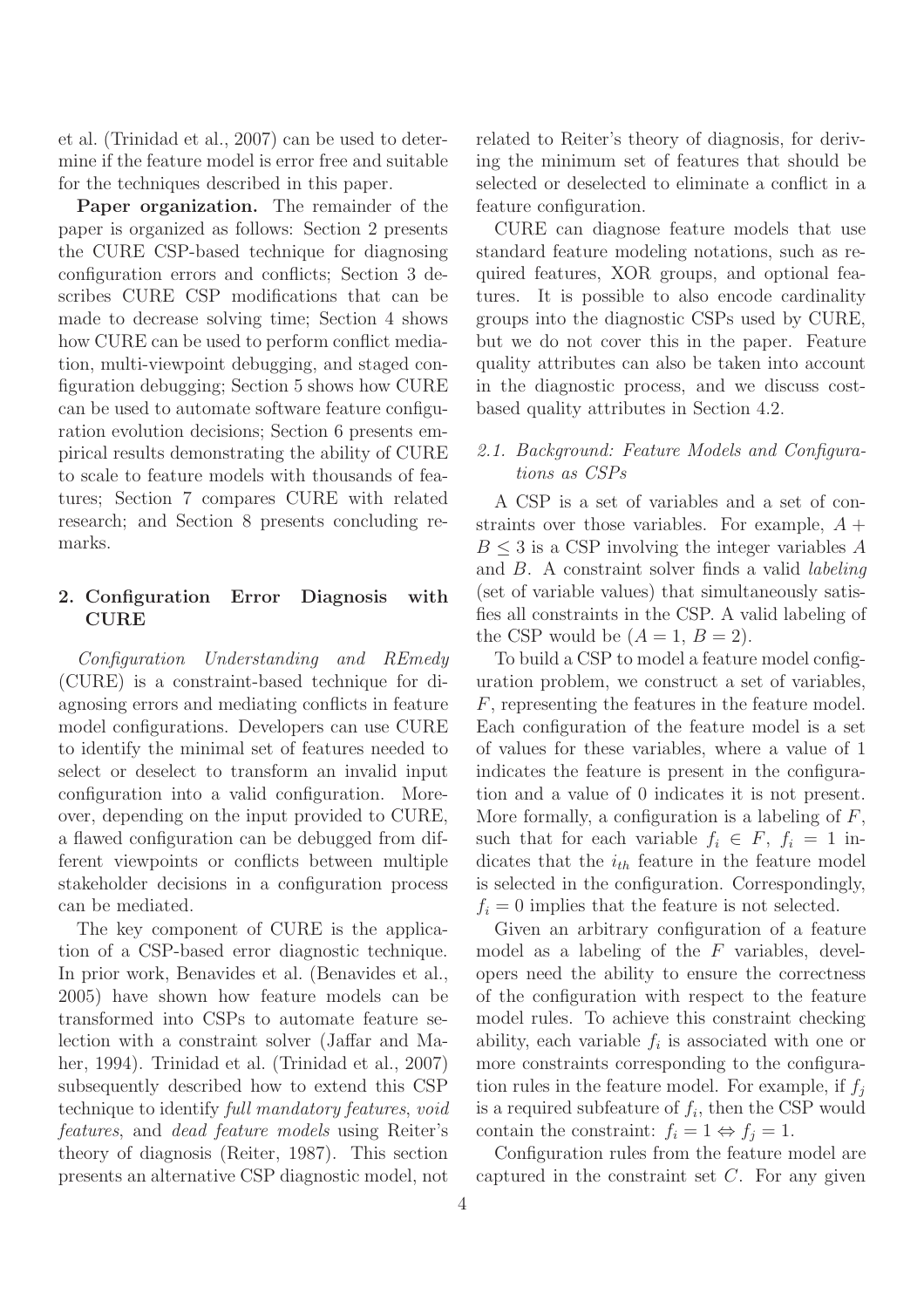feature model configuration described by a labeling of  $F$ , the correctness of the configuration can be determined by seeing if the labeling satisfies all constraints in C. More detailed descriptions of the steps for transforming a feature model to a CSP appear in (Benavides et al., 2005).

## *2.2. Configuration Diagnostic CSP*

This section describes CURE's diagnostic CSP. First, we introduce the diagnostic recommendation variables that CURE uses to indicate which features should be selected or deselected to fix a configuration. Next, we describe how the diagnosis of a flawed configuration is modeled as a CSP using these variables. Finally, we explain how the constraints on the diagnostic variables produce a correct diagnosis of an invalid configuration.

#### *2.2.1. Diagnostic Recommendation Variables*

As a motivating example, we use a feature model for an automobile. Figure 1 shows a simple feature model for an automobile. Assume that an invalid configuration with the features Automobile, Brake Control Software, Non-ABS Controller, Brake ECU, and 1 Mbit/s CAN Bus has been created.



Figure 1: Simple Feature Model for an Automobile

To diagnosis this flawed configuration, developers need a list of features that should be selected or deselected to make the invalid configuration a valid configuration. CURE takes an invalid configuration and a set of constraints describing a feature model as input and produces a valid configuration along with the features to select and deselect to reach the valid output configuration from the input configuration.

The invalid input configuration is provided to CURE as a set of labeled variables, O. In turn,

CURE produces an output configuration as a set of labeled variables  $F$ , that describe a valid configuration that can be reached by modifying the input configuration O. Since the goal is to produce a valid output configuration, the feature model constraints are input into CURE as constraints on the output variables  $F$ . That is, the feature model constraints define the rules that the correct output configuration must conform to. Finally, CURE also outputs the features that should be selected,  $S$ , and deselected,  $D$ , to modify the invalid input configuration, O, to match the valid output configuration, F.

The overall diagnostic process for CURE is shown in Figure 2.



Figure 2: Diagnostic Technique Architecture for CURE

In Step 1 of Figure 2, the rules of the feature model and the invalid configuration are transformed into a CSP. For example,  $o_1 = 1$  because the *Automobile* feature is selected in the invalid input configuration. In Step 2, the solver derives a labeling of the diagnostic CSP. Step 3 takes the output of the CSP labeling and transforms it into a series of recommendations of features to select or deselect to turn the invalid configuration into a valid configuration. Finally, in Step 4, the recommendations are applied to the invalid configu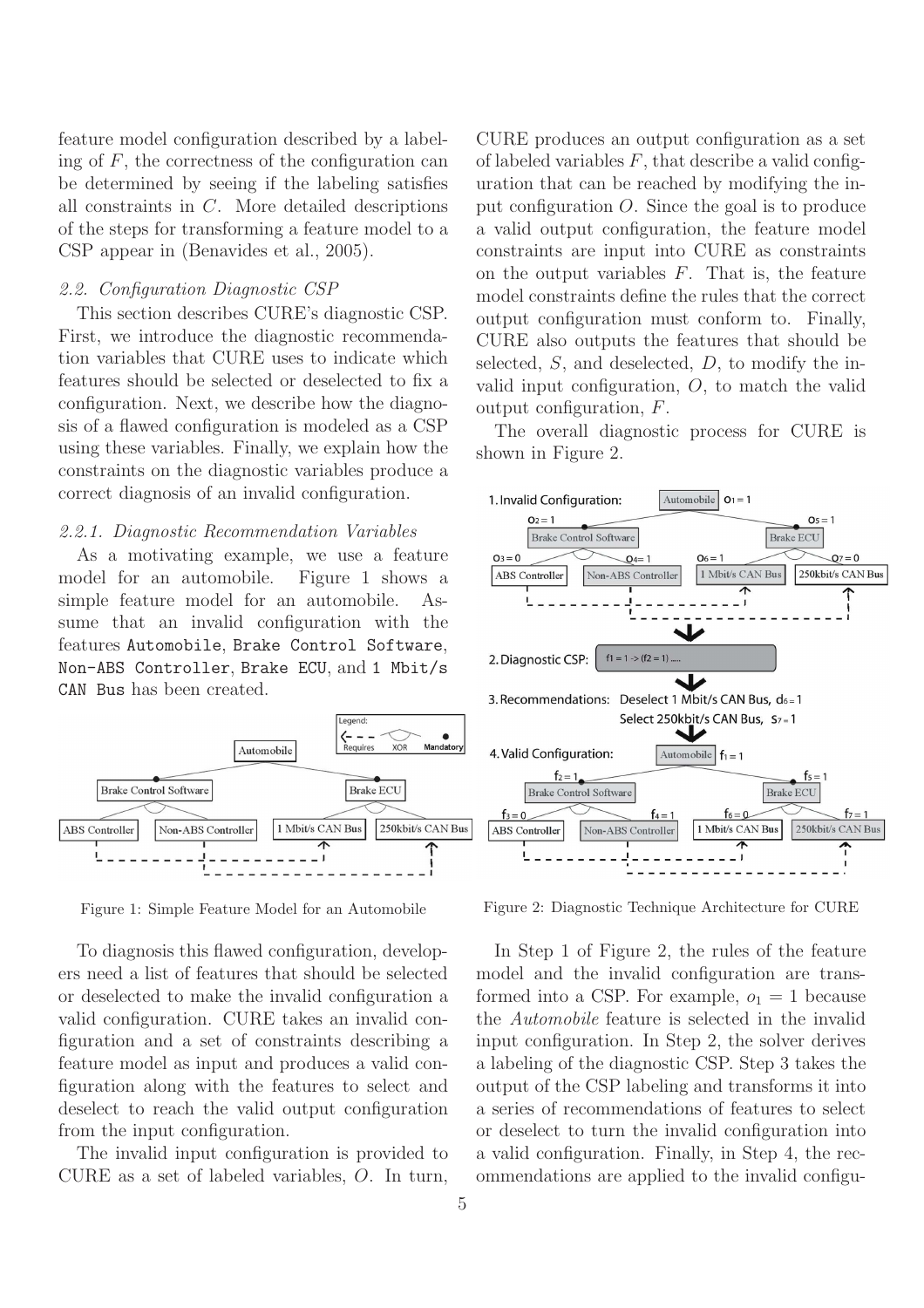ration to create a valid configuration where each variable  $f_i$  equals 1 if the corresponding feature is selected in the new and valid output configuration. For example,  $f_7 = 1$  means that the  $250$ *Kbit/s CAN Bus* is selected in the new valid configuration.

The variables,  $o_i \in O$ , are used to input the current invalid configuration of the feature model into CURE. If the  $i_{th}$  feature is currently selected in the invalid configuration,  $o_i = 1$ . If the feature is not selected,  $o_i = 0$ . An SPL engineer provides these values to CURE as the input for the algorithm.

To enable the constraint solver to recommend features to select and deselect, two sets of output recommendation variables, S and D, are introduced to capture the features that need to be selected and deselected, respectively, to reach a valid configuration. For example, a value of 1 for variable  $s_i \in S$  indicates that the  $i_{th}$  feature should be added as a selected feature to the invalid input configuration captured in O. Similarly,  $d_i = 1$  implies that the feature  $i_{th}$  should no longer be a selected feature in the invalid input configuration.

The other output of CURE is the actual feature selection that will be reached by applying the recommended feature selection changes to the invalid input configuration. The variables,  $f_i \in F$ , specify the new feature selection that is reached by applying the  $S$  and  $D$  recommendations to the variables in  $O$ . That is, the  $F$  variables contain the new feature selection that CURE recommends the SPL engineers should use in place of the invalid configuration. Table 1 lists the complete set of diagnostic variables that would be used by CURE for the feature model in Figure 1.

### *2.2.2. Diagnostic CSP Constraints*

To diagnose the CSP, we want to find an alternate but valid configuration of the feature model and suggest a series of changes to the invalid input configuration to reach the valid configuration. A valid output configuration is a labeling of the variables in  $F$  (a configuration) such that all of

| <b>Variables</b>                   |                                                                                                                                                                                                                                                                                                |
|------------------------------------|------------------------------------------------------------------------------------------------------------------------------------------------------------------------------------------------------------------------------------------------------------------------------------------------|
| Variable Ex-<br>planations         | $f_i \in F$ : feature variables for the<br>valid configuration that will be<br>output by CURE;<br>$o_i \in O$ : the features selected in<br>the invalid input configuration;<br>$s_i \in S$ : features to select to reach<br>the valid configuration;<br>$d_i \in D$ : features to deselect to |
|                                    | reach the valid configuration                                                                                                                                                                                                                                                                  |
| <b>Inputs</b>                      |                                                                                                                                                                                                                                                                                                |
| Current<br>Config.                 | $o_1 = 1, o_2 = 1, o_3 = 0, o_4$<br>$\!\!\!=\!\!\!$<br>$1, o_5 = 1, o_6 = \underline{1}, o_7 = 0$                                                                                                                                                                                              |
| Feature                            | $f_1 = 1 \Leftrightarrow (f_2 = 1),$                                                                                                                                                                                                                                                           |
| Model                              | $f_1 = 1 \Leftrightarrow (f_5 = 1),$                                                                                                                                                                                                                                                           |
| Rules:                             | $f_2 = 1 \Rightarrow (f_3 = 1) \oplus (f_4 = 1),$                                                                                                                                                                                                                                              |
|                                    | $f_5 = 1 \Rightarrow (f_6 = 1) \oplus (f_7 = 1),$<br>$(f_6 = 1) \vee (f_7 = 1) \Rightarrow (f_5 = 1),$<br>$(f_3 = 1) \vee (f_4 = 1) \Rightarrow (f_2 = 1),$<br>$f_3 = 1 \Rightarrow (f_6 = 1),$<br>$f_4 = 1 \Rightarrow (f_7 = 1)$                                                             |
| Diagnostic                         | $\forall f_i \in F$                                                                                                                                                                                                                                                                            |
| Rules:                             | ┦<br>$(f_i = 1) \Rightarrow (o_i = 1 \oplus s_i = 1) \wedge$<br>$(d_i = 0)$<br>$(f_i = 0) \Rightarrow (o_i = 0 \oplus d_i = 1) \wedge$<br>$(s_i = 0)$                                                                                                                                          |
| Outputs                            |                                                                                                                                                                                                                                                                                                |
| Features to<br>Select:             | $s_1 = 0, s_2 = 0, s_3 = 0, s_4$<br>$=$<br>$0, s_5 = 0, s_6 = 0, s_7 = 1$                                                                                                                                                                                                                      |
| Features<br>$\rm{to}$<br>Deselect: | $d_1 = 0, d_2 = 0, d_3 = 0, d_4$<br>$=$<br>$[0, d_5 = 0, \, \mathbf{d_6} = 1, d_7 = 0]$                                                                                                                                                                                                        |
| New Valid<br>$Conf.$ :             | $f_1 = 1, f_2 = 1, f_3 = 0, f_4$<br>$=$<br>$1, f_5 = 1, f_6 = 0, f_7 = 1$                                                                                                                                                                                                                      |

Table 1: Diagnostic CSP Construction

the feature model constraints are satisfied. For each variable  $f_i$ , the value should be 1 if the feature is present in the new valid configuration that will be transitioned to. If a feature is not in the output configuration,  $f_i$  should equal 0.

We always require  $f_1 = 1$  to ensure that the root feature is always selected in the output configuration. For void feature models, it will be im-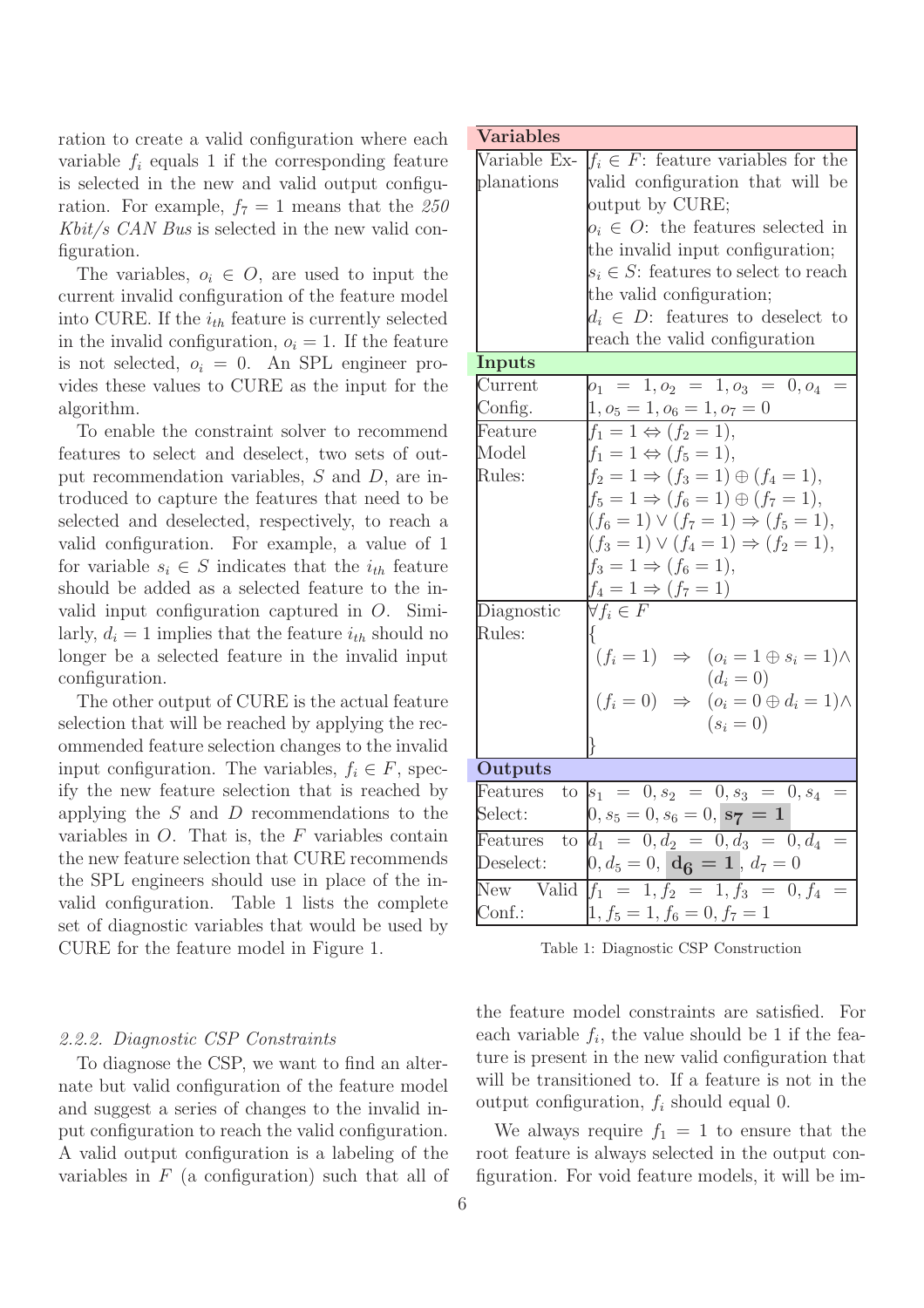possible for the root feature to be selected in the output configuration and there will be no valid solution. In these cases, the solver will respond that no solution was found. CURE could also be used to detect void feature models but it would be more appropriate to use a technique designed for this purpose (Trinidad et al., 2007).

Once a valid labeling of  $F$  is found, the goal is to determine how to modify the labeling of O to match the valid feature selection denoted by the labeling of  $F$ . First, a constraint must be introduced to model when a feature in the invalid input configuration needs to be deselected to reach the correct output configuration. If the  $i_{th}$  feature is included in the invalid input configuration  $(o_i = 1)$ , but is not in the output configuration  $(f_i = 0)$ , we want the solver to recommend that it be deselected  $(d_i = 1)$ . For every feature, we introduce the following constraint to determine if the  $i_{th}$  feature in O needs to be des $e$ lected<sup>1</sup>:

$$
(f_i = 0) \Rightarrow (o_i = 0 \oplus d_i = 1) \land (s_i = 0)
$$

If  $f_i$  is not selected in the output configuration  $(f_i = 0)$ , then either the feature was also not selected in the invalid input configuration  $(o_i = 0)$ , or the feature needs to be deselected  $(d_i = 1)$ . Furthermore, if a feature is not needed in the output configuration  $(f_i = 0)$  then clearly it should not be a recommended selection  $(s_i = 0)$ .

The solver must also recommend features to select. If the  $i_{th}$  feature is selected in the output configuration  $f_i = 1$ , and not selected in the invalid input configuration  $(o<sub>i</sub> = 0)$ , then it needs to be selected  $(s_i = 1)$ . For each feature, we introduce the constraint:

$$
(f_i = 1) \Rightarrow (o_i = 1 \oplus s_i = 1) \land (d_i = 0)
$$

If a feature is needed by the output configuration  $(f_i = 1)$ , then either the feature was present in the invalid configuration  $(o_i = 1)$  or the feature was not present in the invalid configuration and needs to be selected  $(s_i = 1)$ . Clearly, a feature should not be deselected if  $f_i = 1$  and thus  $d_i = 0$ .

The state of each feature,  $o_i$ , in the invalid input configuration is compared against the correct state of the feature,  $f_i$ , in the output feature configuration. The behavior of each comparison can fall into four cases:

- 1. A feature is selected and does not need to be deselected. If the  $i_{th}$  feature is in the invalid input configuration  $(o<sub>i</sub> = 1)$ , and also in the output configuration  $(f_i = 1)$ , no changes need be made to it  $(s_i = 0, d_i = 0)$
- 2. A feature is selected and needs to be deselected. If the  $i_{th}$  feature is in the invalid input configuration  $(o_i = 1)$  but not in the output configuration  $(f_i = 0)$ , it must be deselected  $(d_i = 1)$
- 3. A feature is not selected and does not need to be selected. If the  $i_{th}$  feature is not in the invalid input configuration  $(o_i = 0)$ and is also not needed in the output configuration  $(f_i = 0)$  it should remain unchanged  $(s_i = 0, d_i = 0)$
- 4. A feature is not selected and needs to be selected. If the  $i_{th}$  feature is not selected in the invalid input configuration  $(o<sub>i</sub> = 0)$  but is present in the output configuration  $(f_i =$ 1), it must be selected  $(s_i = 1)$

### *2.3. Optimal Diagnosis Method*

The next step in the CURE diagnosis process is to use the solver to label the variables and produce a series of recommendations. For any given configuration with a conflict, there may be multiple possible ways to eliminate the problem. We must therefore tell the solver how to select which of the (many) possible corrective solutions to suggest to developers.

The most basic suggestion selection criteria developers can use to guide the solver's diagnosis is to tell it to minimize the number of changes to make to the current configuration, *i.e.*, prefer suggestions that require changing as few things as possible in the invalid input configuration. To implement this approach, we solve for a CSP labeling that minimizes:

$$
\sum_{0}^{n} s_i + \sum_{0}^{n} d_i
$$

<sup>1</sup>The symbol "⊕" denotes *exclusive or*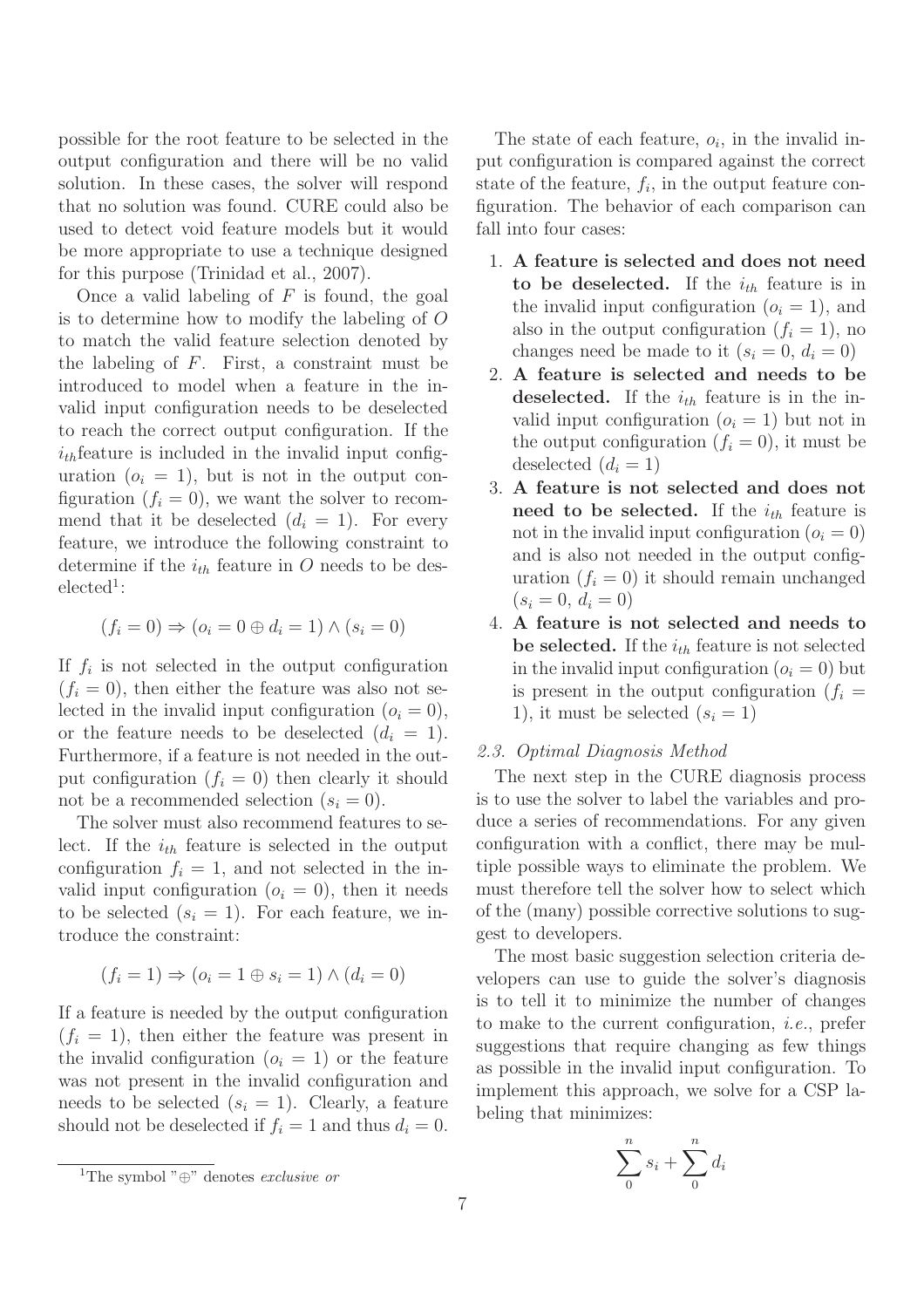which is the total number of changes that the solution requires the developer to make. By minizing this sum we therefore minimize the total number of required changes.

Each labeling of the diagnostic CSP will produce two sets of features corresponding to the features that should be selected  $(S)$  and deselected  $(D)$  to reach the new valid configuration. Developers can ask the solver to cycle through the different potential labelings of the diagnostic CSP to evaluate potential remedies. Moreover, each new labeling (new diagnosis) causes the solver to backtrack and create new values for F, which allows developers to evaluate not only the suggested modifications but the configuration that the remedy will produce. Another way to further refine the guidance for the diagnosis is to constrain the new state captured in the labeling of F. This technique is utilized by the extensions in Sections 4.1 and 4.2.

Table 1 shows a complete set of inputs and output suggestions for diagnosing the automotive software example from Section 2.2.1. If there are multiple labelings of the CSP, initially only one will be returned. After the first solution has been found, however, the solver can much more efficiently cycle through the other equally ranked sets of corrective suggestions.

#### 3. CURE Performance Enhancements

This section describes a number of CSP modifications that can be used to decrease the diagnostic time of CURE.

## *3.1. Simplified CSP Formulation*

To improve the diagnosis speed of the process, the diagnostic CSP can be modified to include fewer variables, which decreases the flexibility of the types diagnostic constraints and goals that can be utilized, but increases performance. As part of the diagnosis process, the solver must calculate values for the  $D$  and  $S$  variables, which determine which features to select and deselect. The process of determining whether to select or deselect a feature can easily be performed in code outside of the solver. For example, after the solver

has determined the closest valid configuration, Java code can be used to compare it to the invalid configuration and recommend which features to select or deselect via a simple difference of the  $o_i$  and  $f_i$  variables. Moving these variables out of the diagnostic CSP can improve performance, but eliminates the ability to define constraints or gaols based on the selection and deselection of features.

To simplify the CURE CSP, the D and S variables can be replaced with a single set of variables, N, noting the feature selections that differ between the invalid and closest valid configuration. The N variables do not indicate whether to select or deselect a feature, but merely that its selection state differs in the two configurations. In the simplified CSP formulation, for each feature in the feature model, a corresponding  $n_i$  variable is created. Each variable  $n_i \in N$  can have value zero or one. Moreover,

$$
(n_i = 1) \Rightarrow (o_i \neq f_i)
$$

, *i.e.*,  $n_i$  will only have value 1 if the selection state of the corresponding feature differs in the invalid and closest valid configurations.

Removing the S and D variables has an impact on the expressiveness of the function that can be used to define what constitutes the closest valid configuration. For example, if we define the optimization goal,  $G$ , as the function:

$$
G = \sum_{0}^{n} s_i + \sum_{0}^{n} 2d_i
$$

the solver can be instructed to preference selecting rather than deselecting features to fix the configuration. That is, the solver will attempt to select new features wherever possible rather than deselect features that are already in the configuration. Likewise, the function tells the solver that adding 3 features is more expensive than deselecting 1. Developers can therefore exercise finegrained control over the weighting of the selection and deselection of features when diagnosing an invalid configuration.

By removing the  $D$  and  $S$  variables, the simplified CSP formulation eliminates the ability to put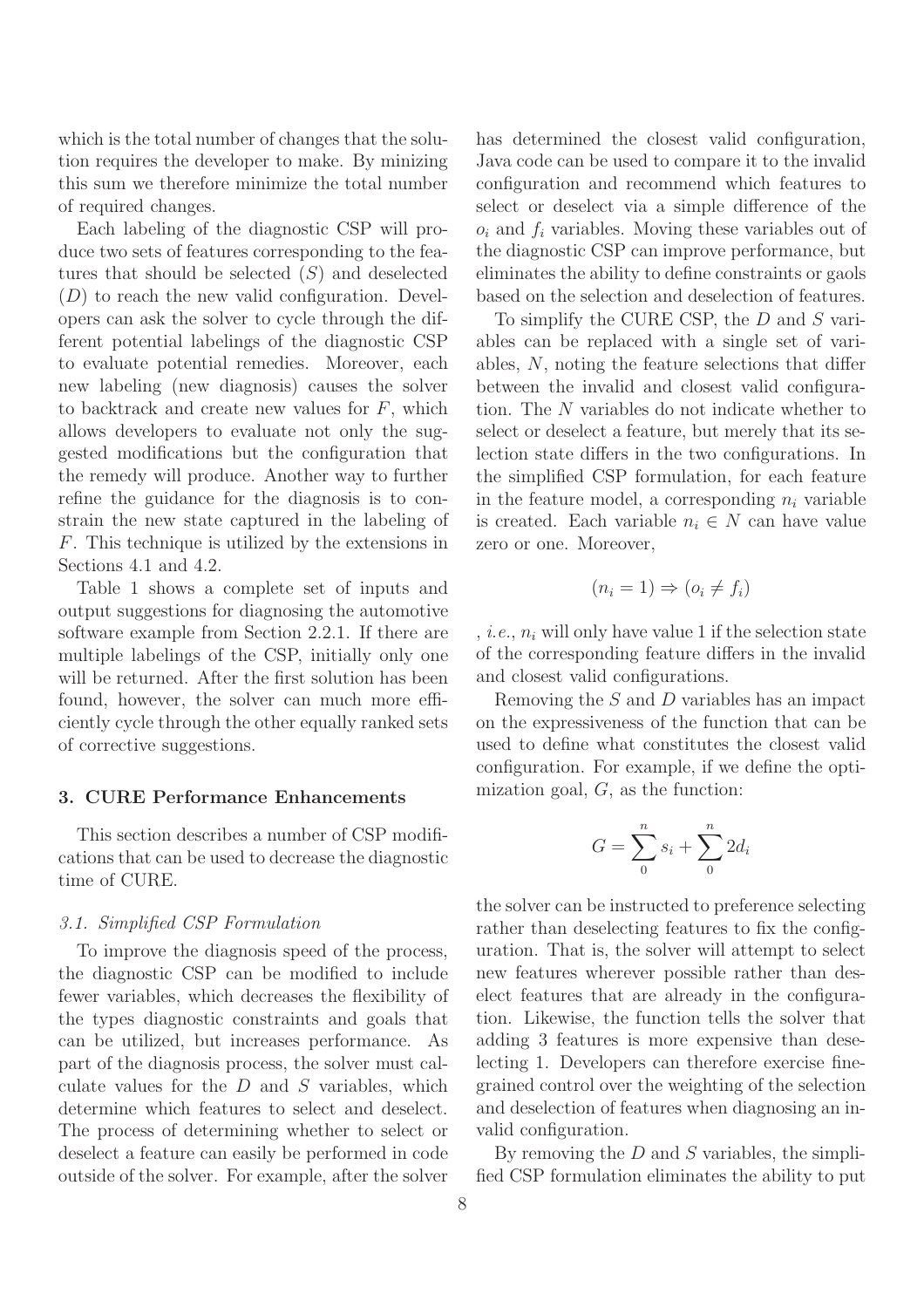weights on the relative importance of feature selection and deselection in the diagnosis. As shown by the results in Section 6.5, this tradeoff can yield a significant improvement in diagnosis speed. The simplified CSP formulation is preferable, therefore, unless fine-grained weighting of feature selection and deselection is needed.

### *3.2. Bounding Diagnostic Method*

Due to time constraints, it may not be possible to find the optimal number of changes for extremely large feature models. In these cases, a more scalable approach is to attempt to find any suggestion that requires fewer than  $K$  changes or with a cost less than  $K$ . Rather than directly asking for an optimal answer, we add the constraint:

$$
\sum_{i=1}^{n} s_i + d_i \le K
$$

to the CSP and ask the solver for any solution.

The sum of all variables  $s_i \in S$  and  $d_i \in D$ represents the total number of feature selections and deselections that need to be made to reach the new valid configuration. The sum of both of these sets is thus the total number of modifications that must be made to the original invalid configuration. The new constraint, ensures that the solver only accepts diagnosis solutions that require the developer to make  $K$  or fewer changes to the invalid solution.

The solver is asked for any answer that meets the new constraints. In return, the solver will provide a solution that is not necessarily optimal, but which fits our tolerance for change. If no solution is found, we can increment  $K$  by a factor and reinvoke the solver or reassess our requirements. The results in Section 6.4 show that it is significantly faster to search for a bounded solution rather than an optimal solution.

If the solver cannot find a diagnosis that makes fewer than K modifications, it will state that there is no valid solution that fits a  $K$  change budget.

## 4. Applying CURE to Industrial Feature Configuration Diagnostic Problems

## *4.1. Debugging from Different Viewpoints*

The feature labeled as the source of an error in a feature model configuration may vary depending on the viewpoint used to debug it. For example, if a configuration in the feature model shown in Figure 1 is created to include both *Non-ABS Controller* and *1 Mbit/s CAN Bus*, either feature can be viewed as the feature that is the source of the error.

If we debug the configuration from the viewpoint that software features trump ECU hardware decisions, then the *1 Mbit/s CAN Bus* feature is the error. If we assume that ECU decisions precede software features, however, then the *Non-ABS Controller* feature is the error. A feature model may therefore require debugging from multiple viewpoints since diagnosing the feature that causes an error in a feature model depends on the viewpoint used to debug it.

CURE can be provided with aditional constraints to allow for viewpoint-based diagnostics. Each viewpoint represents a set of features that the solver should avoid suggesting to add or remove from the current configuration. For example, using the automobile scenario shown in Figure 1, the solver can debug the problem from the point of view that hardware decisions trump software features by telling the solver not to suggest selecting or deselecting any hardware features.

Debugging from a viewpoint in CURE works by pre-assigning values for a subset of the variables in F and O. For example, to force the feature  $f_i$ currently in the configuration to remain unaltered by the diagnosis, the values  $f_i = 1$  and  $o_i = 1$  are provided to the solver. Since  $(f_i = 1) \Rightarrow (o_i =$  $1 \oplus s_i = 1$ )  $\wedge (d_i = 0)$ , pre-assigning these values will force the solver to label  $s_i = 0$  and  $d_i = 0$ .

To debug from a given point of view, for each feature  $f_v$ , in that viewpoint, we first add the constraints,  $f_v = 1$ ,  $o_v = 1$ ,  $s_v = 0$ , and  $d_v = 0$ . The solver then derives a diagnosis that recommends alterations to other features in the configuration and maintains the state of each feature  $f_v$ .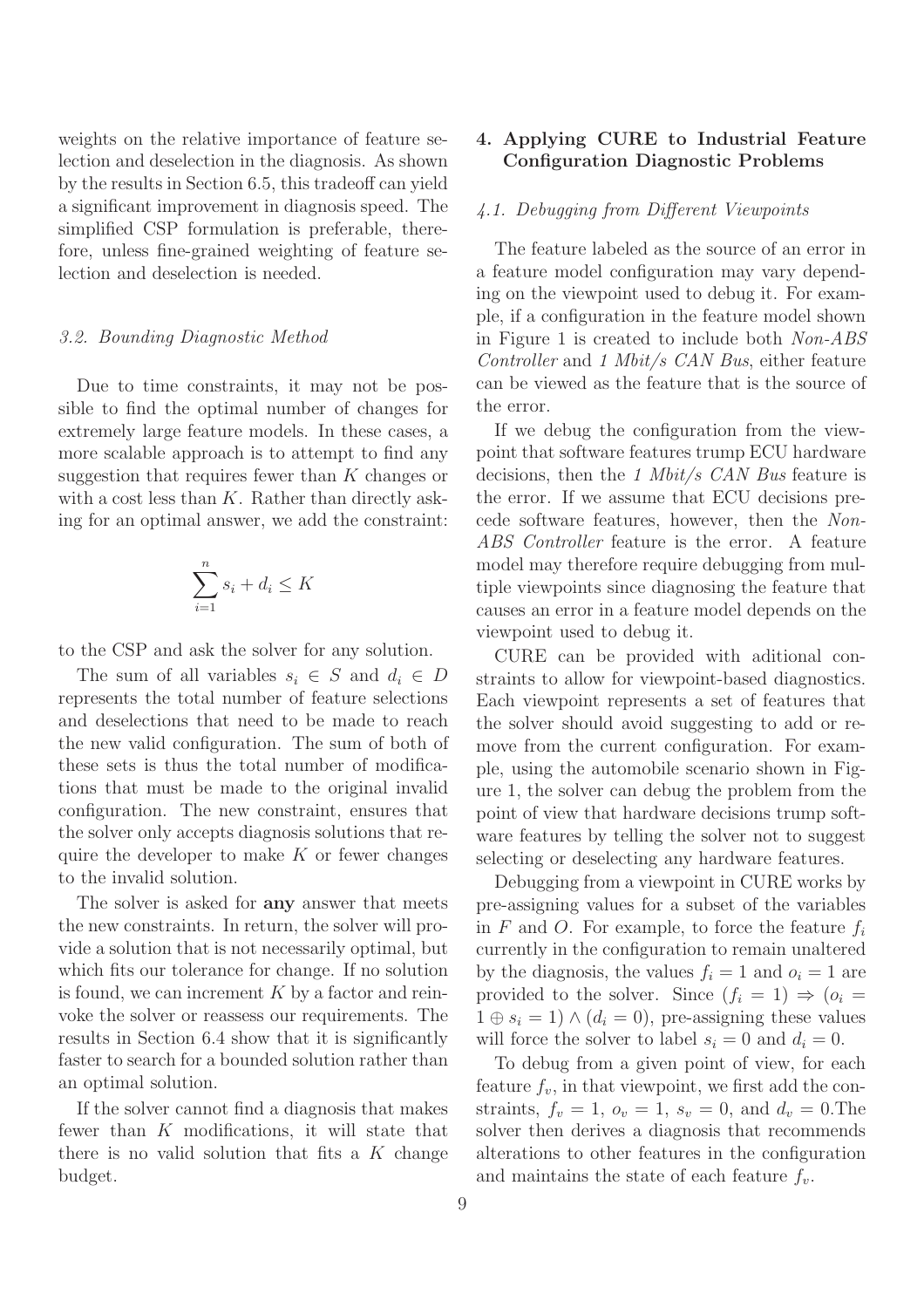## *4.2. Cost Optimal Conflict Resolution*

Conflicts can occur when multiple stakeholders in a configuration process pull the solution in different directions. Debugging tools are therefore needed to mediate the conflict in a cost conscious manner. For example, when a car's software configuration is incompatible with the legacy ECU configuration, it is (probably) cheaper to change the software configuration than to change the ECU configuration and the assembly process of the car. The solver should therefore try to minimize the overall cost of the changes.

We can extend the CSP model to perform costbased feature selection and deselection optimization. First, we extend the CURE model to associate a cost variable,  $b_i \in B$ , with each feature in the feature model. Each cost variable represents how expensive (or conversely how beneficial) it is for the solver to recommend the state of that feature be changed. Before each invocation of the debugger, the stakeholders provide these cost variables to guide the solver in its recommendations of features to select or deselect.

Next, we construct the superset of the features that the various stakeholders desire, as shown in Figure 3. The superset represents the ideal, although incorrect, configuration that the stakeholders would like to have. The goal is to find a way to reach a correct configuration from this superset of features that involves the lowest total cost for changes. The superset is input to the solver as values for the variables in O.

Finally, we alter our original optimization goal so that the solver will attempt to minimize (or maximize) the cost of the features it suggests selecting or deselecting. We define a global cost variable G and let G capture the sum of the costs of the changes that the solver suggests, as follows:

$$
G = \sum_{i=1}^{n} (d_i * b_i) + (s_i * b_i)
$$

G is thus equal to the sum of the costs of all features that the solver either recommends to select or deselect. Rather than instructing the solver to minimize the sum of  $S \cup D$ , we ask it to minimize or maximize G.

The result of the labeling is a series of changes needed to reach a valid configuration that optimally integrates the desires and decisions of the various stakeholders. Of course, one particular stakeholder may incur more cost than another in the interest of reaching a globally better solution. Further constraints, such as limiting the maximum difference between the cost incurred by any two stakeholders, could also be added. The mediation process can be tuned to provide numerous types of behavior by providing different optimization goals.

### *4.3. Staged Configuration Conflict Resolution*

Another type of conflict can occur in staged configuration (Czarnecki et al., 2004). Staged configuration is a configuration process where developers iteratively select features to reduce the variability in a feature model until a variant is constructed. The need for staged configuration has been demonstrated (Czarnecki et al., 2004, 2005b) in the context of software supply chains for embedded automotive software. In the first stage, software vendors provide software components that can be provided in different configurations to actuate brakes, control infotainment systems, etc. In the second stage, hardware vendors that the software runs on must provide ECUs with the correct features and configuration to support the software components selected in the first stage.

The challenge with staged configuration is that feature selection decisions made at some point in time  $T$  may conflict with decisions that a stakeholder desires to make at a point in time  $T' > T$ . For example, it is possible for software vendors to choose a set of software component features for which there are no valid ECU configurations in the second configuration stage. Identifying the fewest number of configuration modifications to remedy the error is hard because there can be significant distance between  $T$  and  $T'$ .

Pre-assigning values for variables in F and O can also be used to debug staged configuration errors. With staged configuration errors, at some point in time  $T'$ , developers need to select a feature that is in conflict with one or more fea-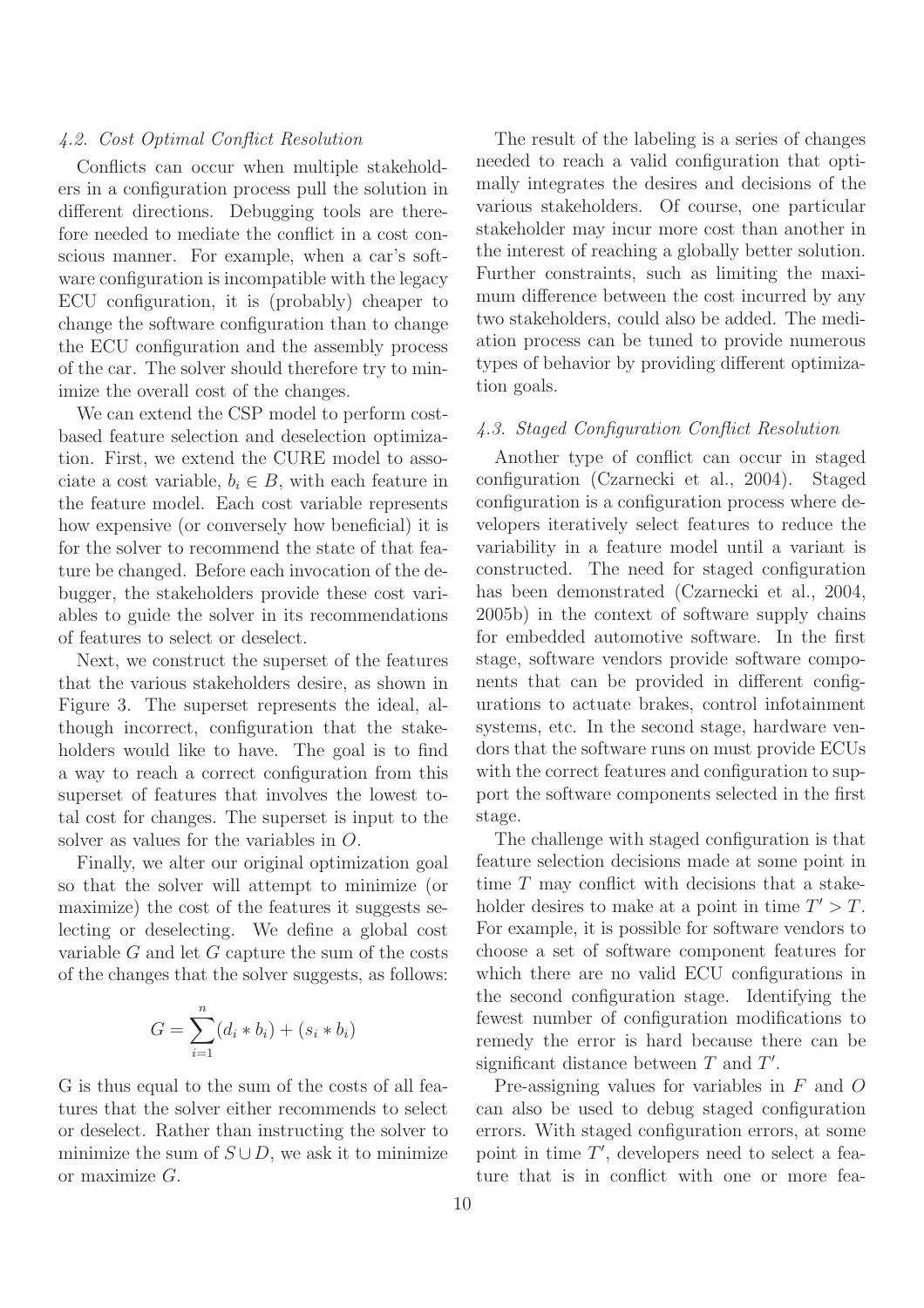

Figure 3: Constructing the Feature Selection Superset for Conflict Mediation

tures selected at time  $T < T'$ . To debug this type of conflict, developers pre-assign the desired (but currently unselectable) feature at time  $T'$  the value of 1 for its  $o_i$  and  $f_i$  variables. Developers can also pre-assign values for one or more other features decisions from previous stages of the configuration that must not be altered. The solver is then invoked to find a configuration that includes the desired feature at  $T'$  and minimizes the number of changes to feature configuration decisions that were made at all points in time  $T < T'$ .

## 5. Using CURE for Software Configuration Evolution

Software feature configuration evolution is a critical part of SPL management that involves modifying an existing software configuration to meet new requirements. Although building a variant for a new requirement set is a standard feature model configuration problem, it can not always be performed without taking into consideration existing configurations. For example, if a key supply-chain vendor for an automobile goes out of business, automotive manufacturers must account for the configuration of existing model year cars when determining how to produce new configurations that eliminate the parts produced by the defunct vendor. Simply producing new configurations with no regard for the existing manufacturing, procurement, and other processes investments would be costly and error-prone.

The goal of feature configuration evolution is to transform a current configuration A that satisfies a requirement set  $R$  into a new configura-

tion A ′ that satisfies an evolved requirement set R'. Moreover, because there may be a substantial existing investment in A, a goal of the evolution process is to find  $A'$ , such that it minimizes or maximizes a function,  $\Delta(A, A')$ . For example, developers may wish to choose evolution paths that require adding as little additional cost to A as possible and thus  $\Delta(A, A')$  computes the difference in cost between the legacy and evolved configurations.

A key difference between configuration diagnosis and configuration evolution is that both A and A′ are valid feature model configurations. Configuration diagnosis takes an invalid configuration O and finds a valid configuration  $F$  that is as close as possible. Although CURE was originally developed for diagnosing errors in configurations, this section shows that it can also be applied to software configuration evolution problems where the goal is to find  $A'$  while optimizing a function  $\Delta(A, A')$ . This section also presents methods for using CURE to evolve feature model configurations to handle a number of SPL scenarios (such as supply-chain disruption and feature expansion) that necessitate configuration evolution.

## *5.1. Supply-chain Disruption*

The features that are present in an SPL's feature model are dependent on an organization's ability to procure specific sets of software and hardware components. For example, the production of an automobile may depend on vendors providing the ECU and associated software for a high-end infotainment system. If any vendors go out of business, decide to no longer produce one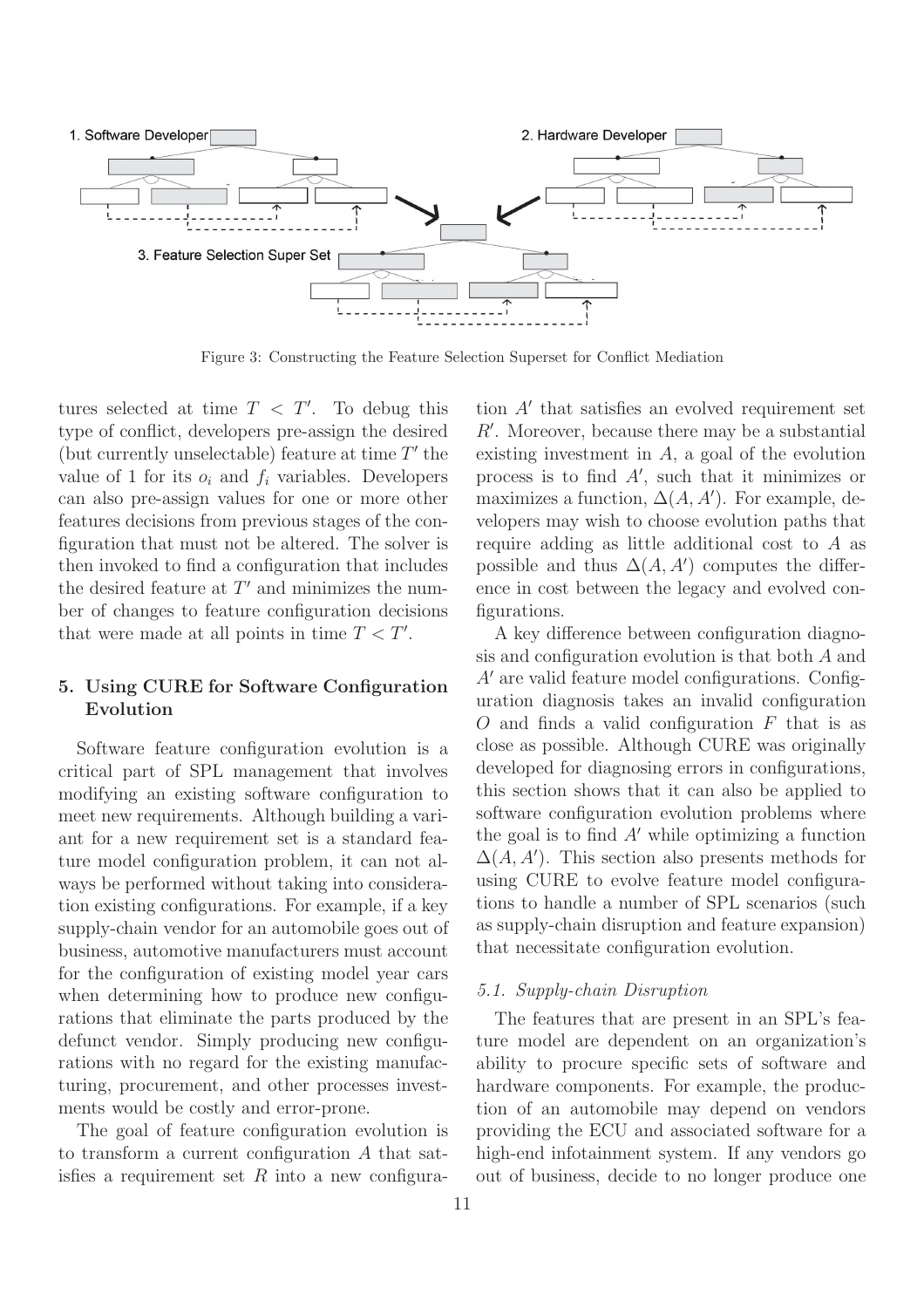of the requisite parts, or cannot produce sufficient quantities of a part, SPL developers must determine how to evolve the automobile's configuration to eliminate the unavailable part.

When a part becomes unavailable, developers first need to determine which existing features or combinations of features in the feature model are no longer viable selections due to the unavailable parts. In a simple scenario, a single feature may no longer be available. For example, in the feature model shown in Figure 5, if the ECU required for the *Advanced Infotainment* feature becomes unavailable, this feature will be invalid in a feature selection.

In more complicated situations, alternative parts may be available from other vendors, but these new parts may have different requirements than the old parts. For example, in the scenario depicted in Figure 4 the ECU used for an automobile's infotainment system becomes unavailable and an alternative ECU must be used. The



Figure 5: Supply-chain Disruption Leading to Feature Unavailability

new ECU has more substantial peak power requirements, however, which requires adding a new relationship to the feature model. When supplychain disruption occurs, developers must determine cost-effective ways of evolving legacy configurations to meet the new requirements.

CURE can be used to automate the process of fixing configurations that have become invalid due

to supply-chain disruptions. CURE's automated diagnosis abilities allow developers to analyze evolution alternatives that optimize specific properties, such as cost. The key to CURE's ability to automate evolution is that the legacy software configuration, A, can be modeled by the invalid configuration  $O$  and the target evolved configuration, A′ , can be modeled as the closest valid configuration F.

Cure's goal function, G, which is typically a function of  $O$  and  $F$ , can also be used to model  $\Delta(A, A')$  by defining  $\Delta(A, A')$  in terms of the O,  $F, S$ , and  $D$  variables. Thus, we model the evolution process as:

> $C = Feature Model Constraints$  $Q = A$  $F = A'$  $G = \Delta(A, A')$  $R = C$

$$
R' = C \wedge Additional \; CSP \; Constraints
$$

For example, the *Advanced Infotainment* feature,  $f_5$ , in Figure 5 is no longer a valid feature selection because a required ECU is not available. To automate the evolution of each configuration that has this feature selected, CURE can be used to derive the closest valid configuration for which:

$$
R' = C \wedge (f_5 = 0)
$$

That is, find a feature model configuration which satisfies the feature model constraints, C, and also does not include  $f_5$  in the feature selection  $f_5 = 0$ . Moreover, designers can use the cost coefficients introduced in Section 4.2 to represent the relative prices of different evolution options and use CURE to perform cost optimal evolution automation by making G calculate the difference in cost between the legacy and evolved configuration.

The more complex evolution scenario outlined in Figure 4 can also be automated with CURE. In this case, developers need to evolve any configurations that include both the *Advanced Infotainment* and *50W* features. Using CURE, developers add the following additional constraint to the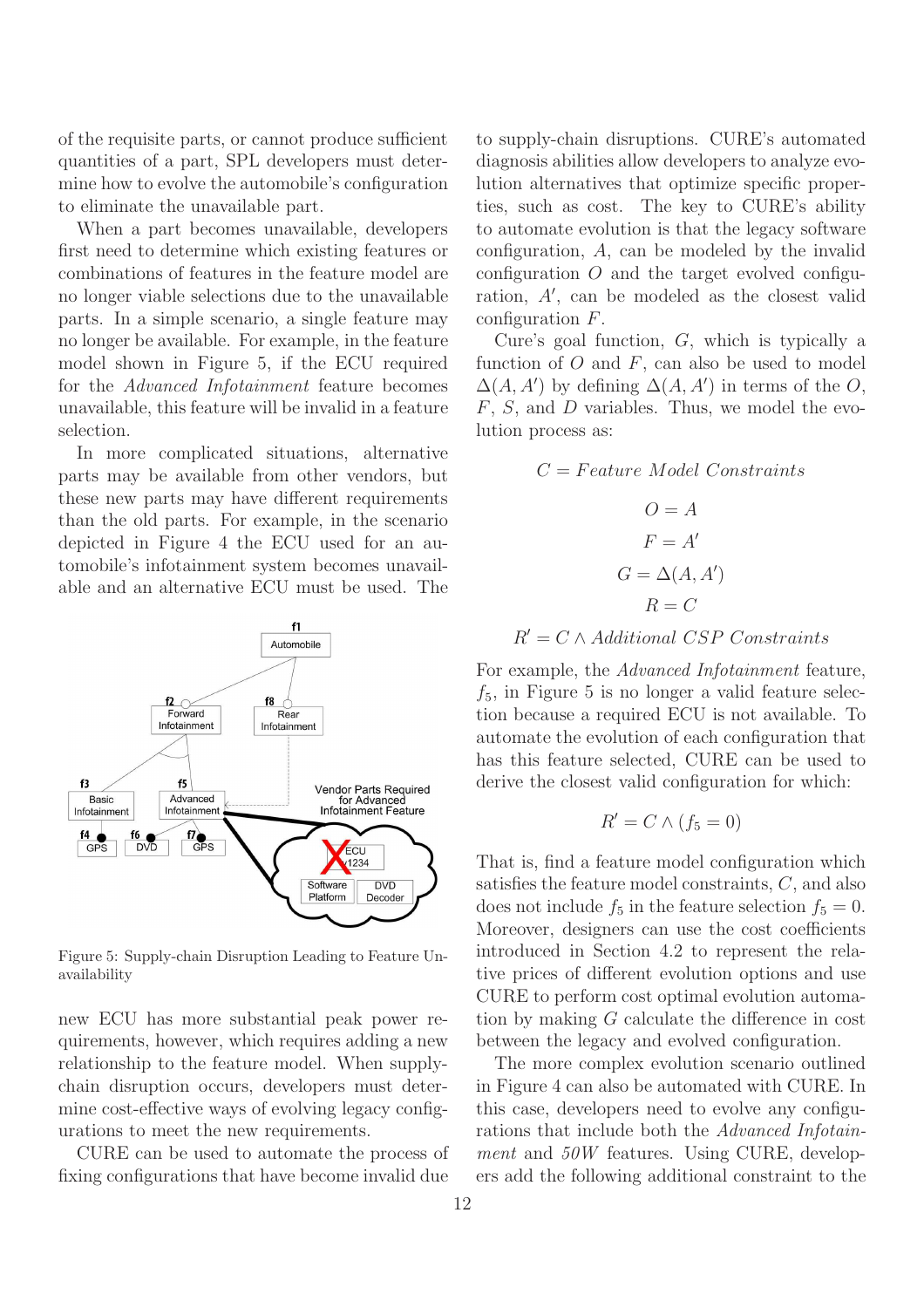

Figure 4: Supply-chain Disruption Leading to Feature Model Rule Changes

diagnostic CSP:

$$
R' = C \wedge ((f_5 = 1) \Rightarrow (f_{10} = 1))
$$

This additional constraint forces the CSP solver to ensure that any evolved configurations that it suggests adhere to the new feature model rule. Again, developers can apply cost coefficients or constraints requiring that *Advanced Infotainment* be selected in evolved configurations  $(f_5 = 1)$ .

#### *5.2. Feature Expansion Planning*

Another important evolution problem that should have automation support is planning feature expansion. Feature expansion planning is determining how to incorporate new features to satisfy new requirements, such as changing market demands, into existing configurations. For example, automotive designers may want to incorporate automated parking assistance into the next year's model of a car. As with supply-chain disruption, developers cannot simply ignore the existing configuration of the current year's model. Instead, developers need to determine the minimal or lowest cost set of modifications that can be applied to the current configuration to enable the newly required features.

To automate feature expansion planning with CURE, the following new requirement set

$$
R' = C \wedge (\forall f_i \in New, \ f_i = 1)
$$

is produced that requires that each desired new feature,  $f_i \in New$ , is selected, *i.e.*, the  $f_i$  variable for each desired feature, regardless if it is optional, required, or alternative, must have value 1, meaning that the feature is selected. If there are hard requirements on feature selections that can not be altered, these are also encoded into  $R'$  as:

$$
R' = C \land (\forall f_i \in New, \ f_i = 1) \land (Hard\ Requirements)
$$

For example,

$$
R' = C \wedge (f_8 = 1) \wedge (s_2 = 0 \wedge d_2 = 0)
$$

finds a configuration in Figure 5 that adds the *Rear Infotainment* feature without modifying the *Forward Infotainment* feature. The constraint  $(f_8 = 1)$  requires that the *Rear Infotainment* feature be selected by the CSP solver and the constraint  $(s_2 = 0 \wedge d_2 = 0)$  ensures that no changes are recommended for the *Forward Infotainment* feature. As with previous examples, cost coefficients and the goal function G can be defined to preference the lowest cost evolved configuration.

## 6. Runtime Evaluation with Randomized Models

Effective automated diagnostic methods should scale to handle feature models of production systems. This section presents empirical results from experiments we performed to evaluate the scalability of CURE. We compare the scalability of both CURE's optimal and bounding methods from Sections 2.3 and 3.2. Although we assume that the technique is exponential in time complexity, the experiments are designed to demonstrate that the technique is still scalable enough to support industrial feature models with 5,000 features.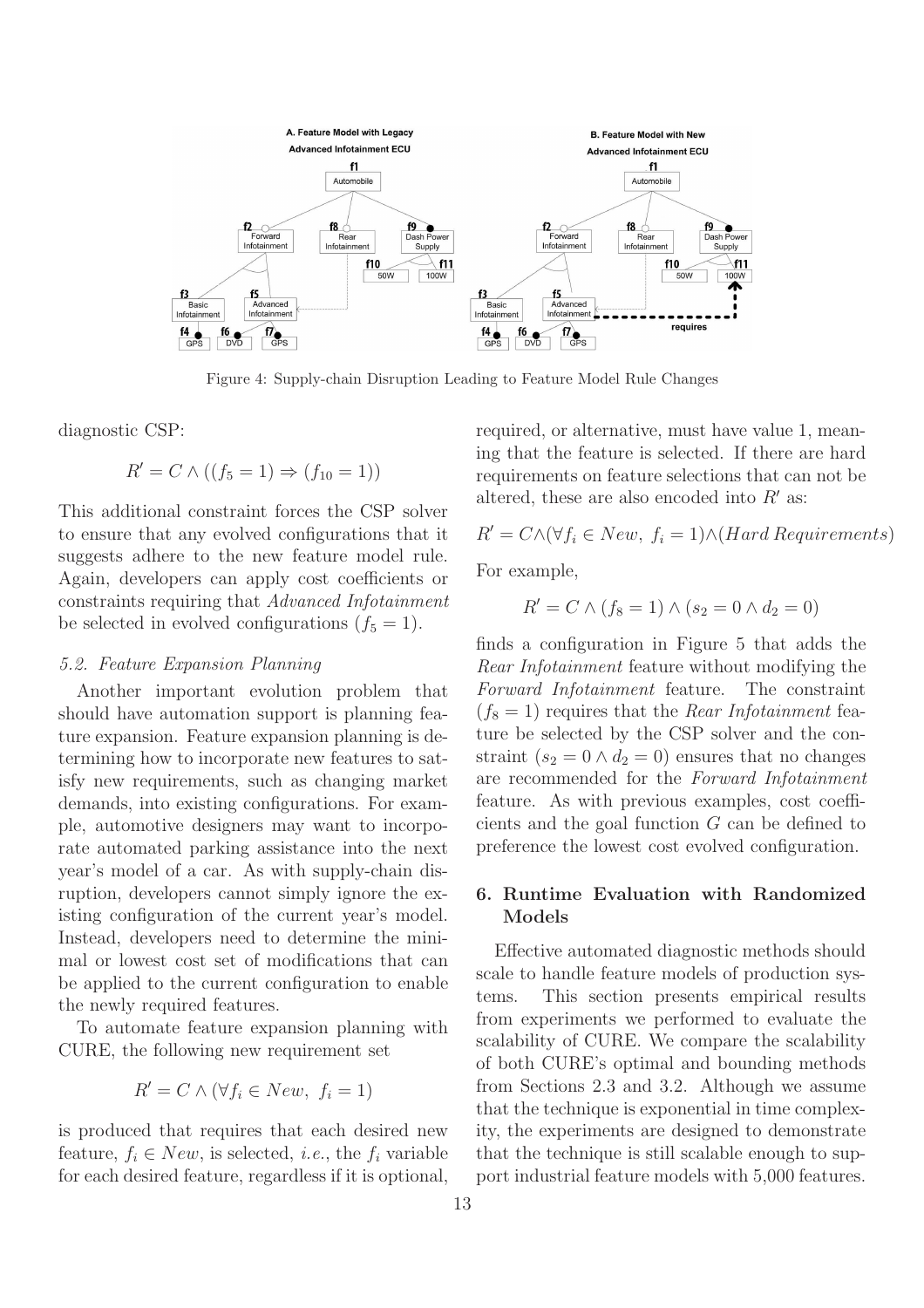## *6.1. Experimental Platform*

To perform our experiments, we used the implementation of CURE provided by the Model Intelligence libraries from the Eclipse Foundation's Generic Eclipse Modeling System (GEMS) project (eclipse.org/gmt/gems). Internally, the GEMS Model Intelligence implementation of CURE uses the Java Choco Constraint Solver (http://choco.sourceforge.net) to derive labelings of the diagnostic CSP. The experiments were performed on a computer with an Intel Core DUO 2.4GHZ CPU, 2 gigabytes of memory, Windows XP, and a version 1.6 Java Virtual Machine (JVM). The JVM was run in client mode using a heap size of 40 megabytes (-Xms40m) and a maximum memory size of 256 megabytes (-Xmx256m).

A challenging aspect of scalability analysis is that CSP-based techniques can vary in solving time based on individual problem characteristics. In theory, CSP's have exponential worst-case time complexity, but are often much faster in practice. To evaluate CURE it was therefore necessary to apply it to as many models as possible. The key challenge with this approach is that hundreds or thousands of real feature models are not readily available and manually constructing them is impractical.

To provide the large numbers of feature models needed for our experiments we built a feature model generator that randomly creates feature models with the desired branching and constraint characteristics. We also imbued the generator with the capability to generate feature selections from a feature model and probabilistically insert a bounded number of errors/conflicts into the configuration. The feature model generator and code for these experiments is available in open-source form from (code.google.com/p/ ascent-design-studio).

From our preliminary feasibility experiments, we observed that the branching factor of the tree had little effect on the algorithm's solving time. We also compared diagnosis time using models with 0%, 10%, and 50% cross-tree constraints and observed that each increment in the percentage of cross-tree constraints improved performance. For

example, with the optimal method and 1,000 feature models, the average diagnosis time gradually decreased from 47 seconds with 0% cross-tree constraints to 36 seconds with 50% cross-tree constraints. The key indicator of the solving complexity was the number of XOR- or cardinalitybased feature groups in a model.<sup>2</sup>

Our tests limited the branching factor to at most five subfeatures per feature. We also set the probability of XOR- or cardinality-based feature groups being generated to  $1/3$  at each feature with children. We chose 1/3 since most feature models we have encountered contain more required and optional relationships than XOR- and cardinality-based feature groups. The total number of cross-tree constraints was set at 10%. We also eliminated all diagnosis results from void feature models, since void feature models produced faster diagnostic times and would have skewed the results towards smaller solving times.

To generate feature selections with errors, we used a probability of 1/50 that any particular feature would be configured incorrectly. For each model, we bounded the total errors at 5. In our initial experiments, the solving time was not affected by the number of errors in a given feature model. Again, the prevalence of XOR- or cardinality-based feature groups was the key determiner of solving time.

## *6.2. Experiment 1: Bounding Method Scalability*

Hypothesis. We hypothesized that CURE's CSP-based diagnostic technique could be used to diagnose configurations with 1,000s of features when the bounding method was employed.

Experiment design. To test the diagnostic capabilities of the bounding method, we generated large numbers of feature models and a flawed configuration for each model. The CURE bounded diagnostic method was used to diagnose each of the flawed configurations. The speed of the bounding technique allowed us to test 2,000 feature models at each data point (2,000 different

<sup>2</sup>XOR and cardinality-based feature groups are features that require the set of their selected children to satisfy a cardinality constraint (the constraint is 1..1 for XOR).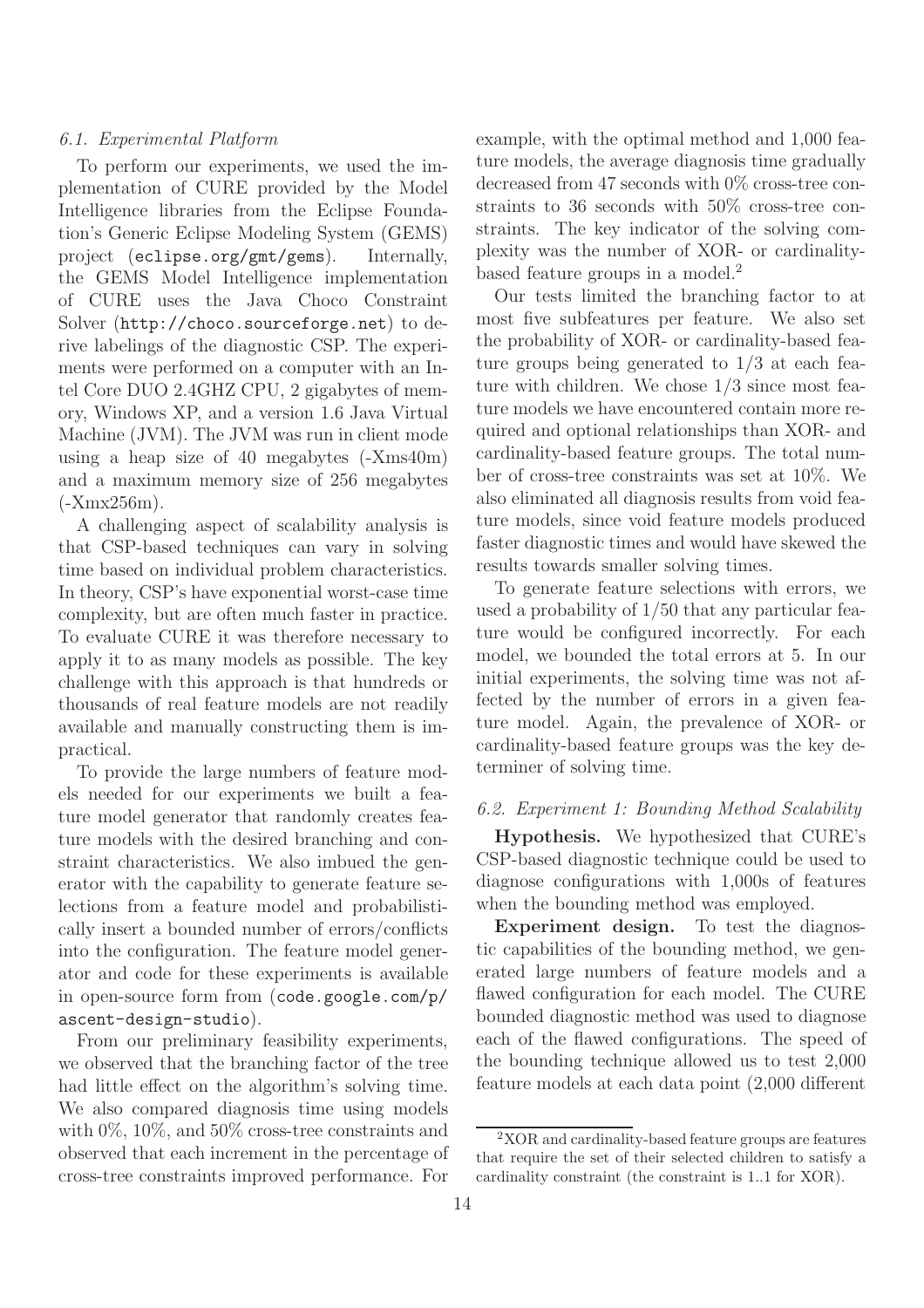variations of each size feature model) and test the bounding method's scalability for feature models up to 500 features.

With models above 500 features, we had to reduce the number of samples at each size to 200 models due to time constraints. Although these samples are small, they demonstrate the general performance of our technique. Moreover, the results of our experiments with feature models up to 500 features were nearly identical with sample sizes between 100 and 2,000 models.

Analysis of results. Figure 6 shows the time required to diagnose feature models ranging in size from 50 to 500 features using the bounded method. The figure captures the worst and aver-



Figure 6: Diagnosis Time for Both Methods for Large Feature Models

age solving time in the experiments. As seen from the results, our technique could diagnose models with 500 features in an average of  $\approx 300$ ms.

The upper bound used for this experiment was a maximum of 10% feature selection changes. When the feature bound was too tight for the diagnosis (*i.e.*, more were needed to reach a correct state) the solver quickly declared there was no valid solution. We therefore discarded all instances where the bound was too tight to avoid skewing the results towards shorter solving times.

Figure 6 shows the results of testing the solving time of the bounding method on feature models ranging in size from 500 to 5,000 features. Models of this size were sufficient to demonstrate scalability for common production systems. The results show that for a 5,000 feature model, the average diagnosis time was  $\approx 50$  seconds.

Another key variable we tested was how the tightness of the bound on the maximum number of feature changes affected the solving time of the technique. We took a set of 200 feature models and applied varying bounds to see how the bound tightness affected solution time. Figure 7 shows that tighter bounds produced faster solution times. These results indicate that tighter



Figure 7: 500 Feature Diagnosis Time with Bounding Method and Varying Bounds

bounds allow the solver to discard infeasible solutions quickly and thus arrive at a solution faster.

## *6.3. Experiment 2: Optimal Method Scalability*

Hypothesis. We hypothesized that the optimal CURE diagnostic method could also scale to feature models with 1,000s of features. We expected that the diagnostic time would be substantially longer than with the bounding method.

Experiment design. We tested the scalability of the optimal diagnosis method using 2,000 samples below 500 features and 200 samples for all larger models. For each feature model, an invalid configuration was generated and diagnosed with CURE. We tracked the best, average, and worst diagnosis time for each size model.

Analysis of results. Figure 6 shows the results from feature models up to 500 features. At 500 features, the optimal method required an average of ∼1.5 seconds to produce a diagnosis. Figure 6 also shows the tests from larger models ranging in size up to 5,000 features. For a model with 5,000 features, the solver required an average of  $\sim$ 3 minutes per diagnosis.

## *6.4. Comparative Analysis of Bounding and Optimal Methods*

Finally, we compared the scalability and quality of results produced with the two methods. Figure 6 shows the bounding method performs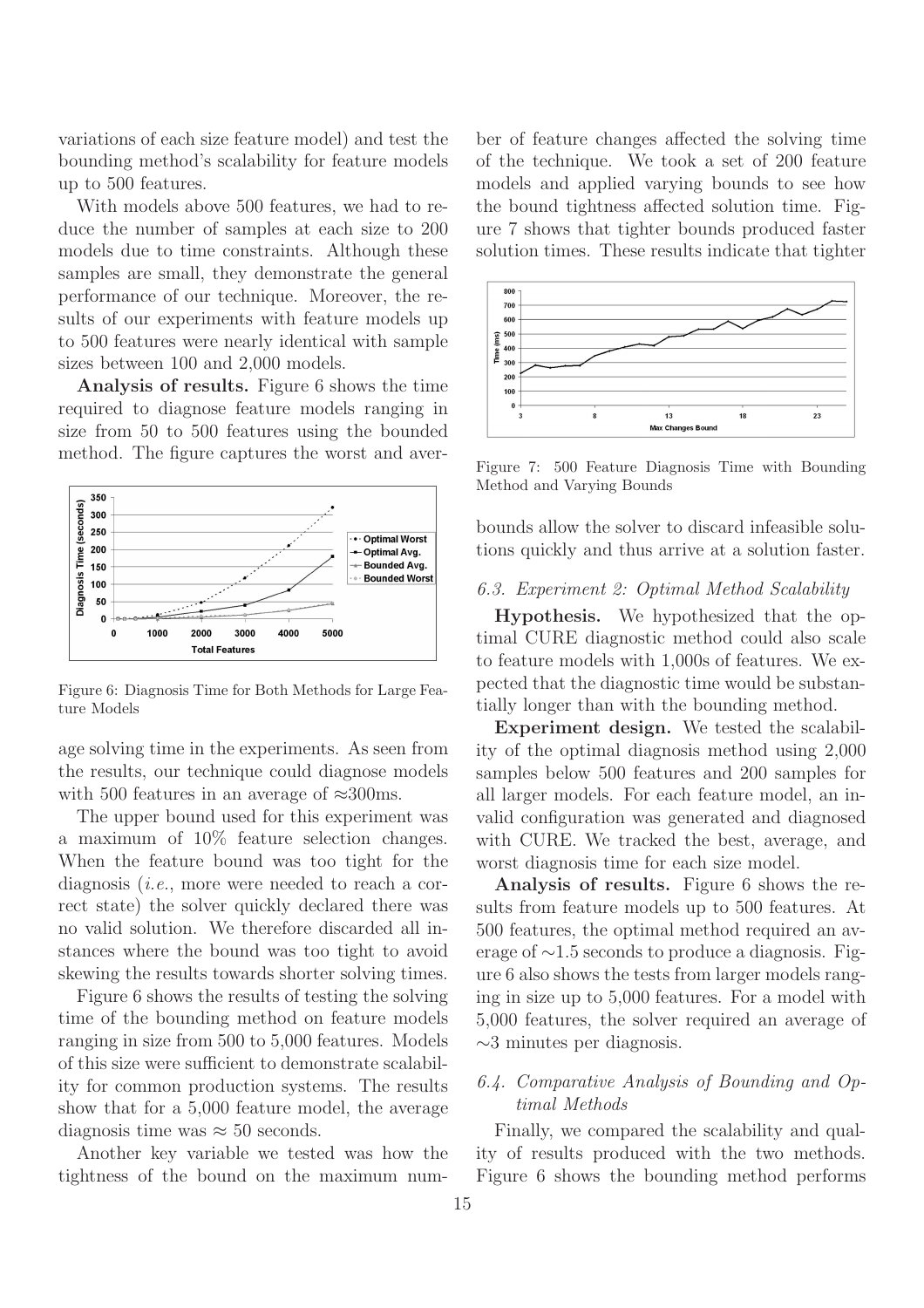and scales significantly better than the optimal method. For feature models of up to 1,000 features, however, both techniques take less than 5 seconds and the optimal method is the better choice. This result raises the question of how much of a tradeoff in solution quality for speed is made when the bounding method is used over the optimal method for larger models.

The bound that is chosen determines the quality of the solution that is produced by the solver. The optimality of a diagnosis given by the bounding method is the number of changes suggested by the bounding method,  $Bounded(S \cup D)$ , divided by the optimal number of changes,  $Opt(S \cup D)$ , which yields  $\frac{Bounded(S \cup D)}{Opt(S \cup D)}$ . Since the bounding method uses the constraint  $(S \cup D) \leq K$  to ensure that at most  $K$  changes are suggested, we can state the worst case optimality of the bounded method as  $\frac{K}{Opt(S \cup D)}$ . The closer our bound, K, is to the true optimal number of changes to make, the better the diagnosis.

Since tighter bounds produce faster solving times *and* better results, debuggers should start with very small bounds and iteratively increase them upward as needed. One approach is to layer an adaptive algorithm on top of the diagnosis algorithm to move the bound by varying amounts each time the bound proves too tight. Another approach is to employ binary search to home in on the ideal bound. We will investigate both techniques in our future work.

## *6.5. Experiment 3: Simplified CSP Formulation*

Hypothesis. We hypothesized that the simplified CSP formulation would provide a constant reduction in solving time compared to the standard complex CSP formulation.

Experiment design. We performed experiments to compare the diagnosis speed of the standard complex CSP formulation against the simplified CSP formulation, as described in Section 3.1. We used our feature model generation and configuration infrastructure to produce feature models and flawed configurations of varying sizes and then diagnosed them with both techniques. The results in this section present the differences in diagnosis times that we observed. We generated

and solved feature models ranging in size from 500 to 5,000 features. For each size feature model, we solved 20 instances and tracked the average solving time of the two CSP formulations.

Analysis of results. The results are shown in Figure 8. The results in this figure show the sim-



Figure 8: Comparison of Diagnosis Times for the Complex and Simplified CSP Formulations on Feature Models with 500 to 5,000 Features

plified CSP technique had a much faster average diagnosis time. For example, with 5,000 features, the simplified CSP formulation had an average diagnosis time of less than half of the standard complex CSP formulation.

We took the data shown in Figure 8 and analyzed it to calculate the percentage of reduction in average solving time provided by the simplified CSP formulation over the complex formulation. Figure 9 shows the results of this analysis. For smaller feature models with 500 features, the



Figure 9: Simplified CSP Formulation Reduction in Diagnosis Time Versus Feature Model Size

simplified technique provided a 25% reduction in diagnostic time. As the size of the feature models grew, moreover, the percentage of reduction in diagnosis time did not remain constant but grew as a function of the size of the feature models. For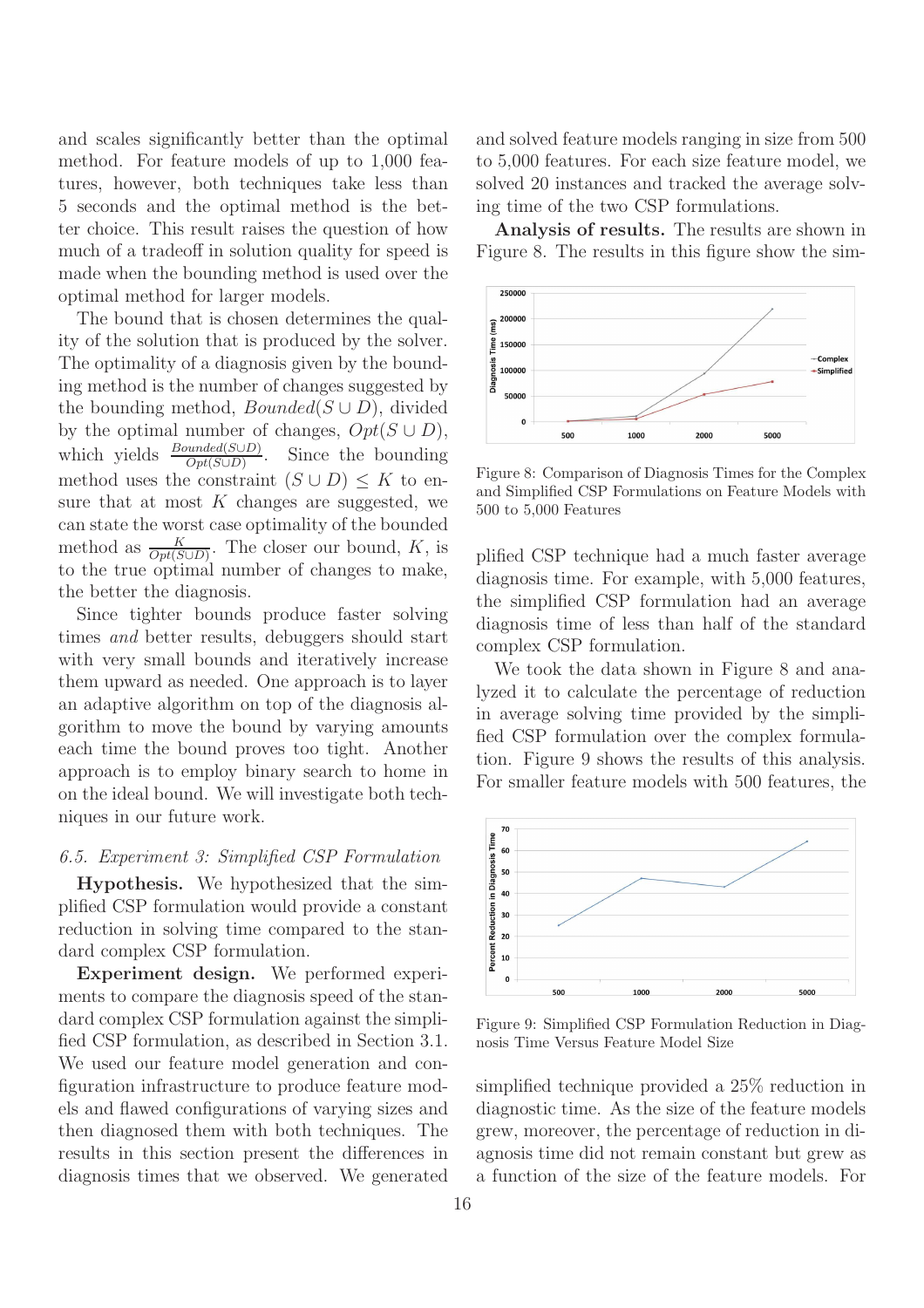example, at 2,000 features, the simplified formulation provided a roughly 43% decrease in average solving time. At 5,000 features, the simplified formulation provided a roughly 64% decrease in average solving time.

The results indicate that for small feature models, the simplified technique can provide a modest improvement in the overall average diagnosis time across a number of feature models. The improvement comes at a reduction in the expressiveness of the goal functions that can be created. For large feature models, however, the simplified CSP formulation provides a significant decrease in average solving time. Moreover, the results indicate that the improvement provided by the simplified CSP formulation is proportional to the size of the feature model, *i.e.*, the simplified CSP formulation saves the most time on the most time-consuming models to diagnose.

### *6.6. Debugging Scenarios*

Staged configuration and viewpoint debugging ( Sections 4.3& 4.1) are special cases of the technique where the solver is not allowed to modify the selection state of one or more features (*i.e.*, the viewpoint or the feature at time  $T'$ ). Both these special cases of debugging actually reduce the search space by fixing values for one or more of the CSP variables. For example, performing staged configuration debugging (which fixes the value for one CSP variable on a model with 1,000 features) reduced the optimal method's average solving time by  $\approx 2.5$  seconds and the bounding method by  $\approx .1$  seconds.

Cost-based conflict mediation ( Section 4.2) performs identically to the standard diagnosis technique. Cost-based mediation merely introduces a series of coefficients,  $b_i \subset B$  into the optimization goal. These coefficients do not increase solving time. Moreover, initiating the diagnosis method with the superset of the configuration participants' desired feature selections also did not impact performance.

## 7. Related Work

This section compares our work on CURE with related research projects in the areas of automated configuration, autonomic healing, and configuration quality evaluation.

### *7.1. Constraint Relaxation and Explanation*

Junker (Junker, 2004) has investigated the notion of preferred explanations in the context of explaining conflicts in over-constrained CSPs. Junker's work uses a series of user-provided preferences, described as a partial ordering of the constraints, to help compute a set of constraints to relax to make the CSP tractable. CURE is similar to this work in that it uses user-provided information to produce relaxations of the CSP that better fit with the goals of the user. CURE, however, allows developers to specify preferences in terms of the delta, such as the change in cost, between the invalid configuration and the new configuration that is derived. Junker's work does not provide the ability to specify constraint preferences in terms of the difference between an input and output feature model. Junker's research also does not specify how these techniques can be applied to feature model configuration. CURE, however, provides concrete methods for applying constraint relaxation to staged configuration, configuration conflict resolution, and other critical feature modeling topics.

Other constraint relaxation and explanation techniques, such as those developed by Garcia et al. (de la Banda et al., 2003), include methods for finding a minimal set of unsatisfiable constraints. Garcia's concept of minimality searches for the minimal number of constraints. This concept of minimality is valid for some diagnosis cases but not for cost-based diagnostics. This work is somewhat similar to CURE's ability to find the minimal set of changes that can be applied to a configuration to reach a new and valid configuration. Finding a minimal set of unsatisfiable constraints, however, is not specific to feature modeling and does not provide mechanisms for performing cost-based feature diagnostics or other important industrial feature modeling analyses, such as staged configuration debugging. Also, as with with Junker's techniques and constraint relaxation in general, Garcia's diagnosis techniques only propose ways of retracting configuration de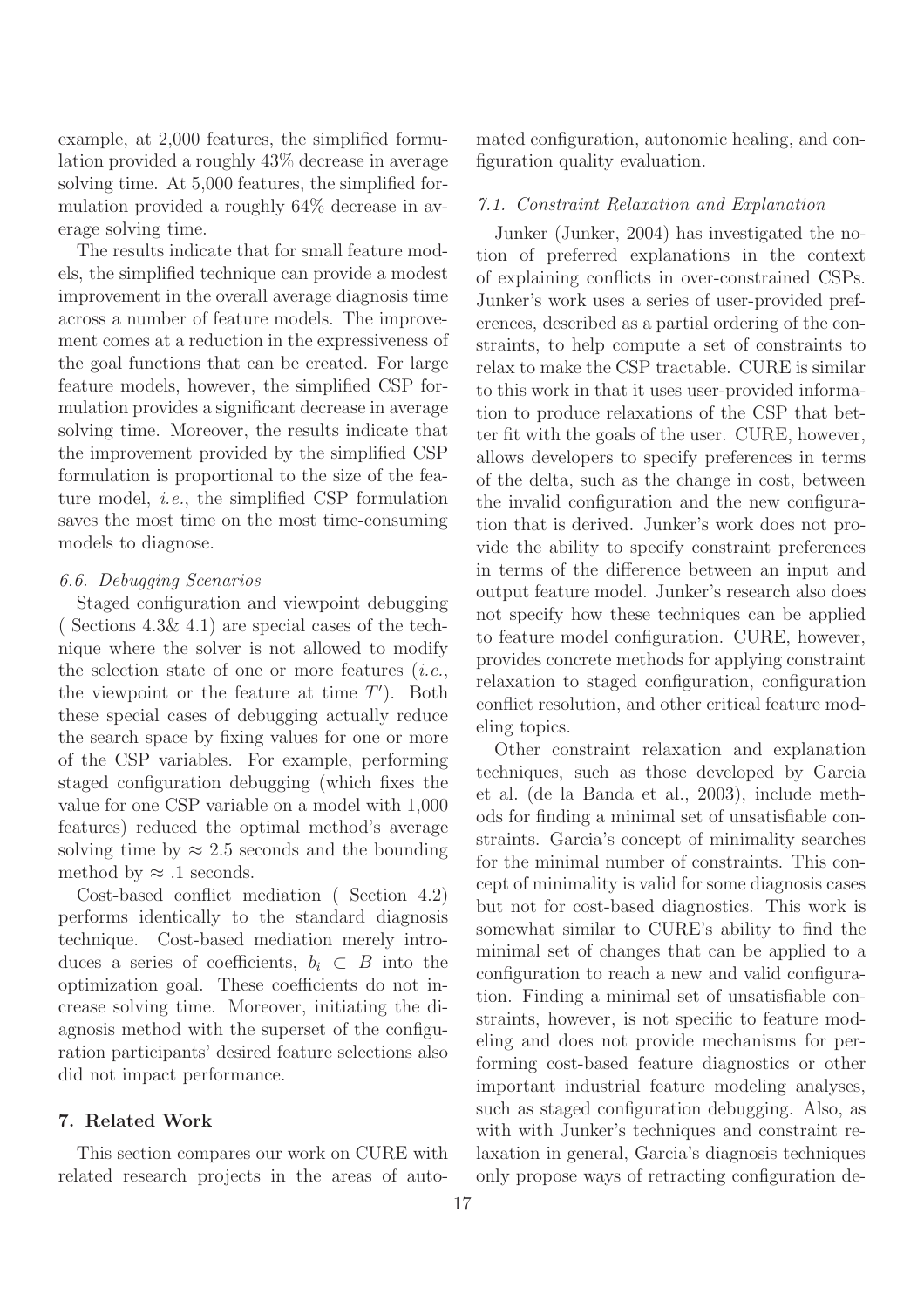cisions and not ways of both adding and removing configuration decisions as CURE does. Furthermore, as with other techniques, this approach does not provide the ability to define preferences on the diagnostics that are related to the changes that must be made to the original configuration.

Another series of constraint explanation approaches are based on forms of truth maintenance (Hagg et al., 2006). These approaches record a justification with each constraint that is added to the CSP. When a conflict occurs, users must retract their justifications, which causes all of their associated constraints to be removed, until a satisfiable CSP is reached. CURE allows developers to specify feature selections that can and cannot be changed, which is similar to choosing which justifications to remove. At the same time, CURE allows developers to specify diagnosis preferences that are a function of the delta between the input configuration and output configuration. Truth maintenance systems do not provide this capability, which is crucial for performing optimal cost-based conflict resolution, staged configuration debugging, and software feature evolution analysis.

## *7.2. Automated Configuration*

In prior work, Trinidad et al. (Trinidad et al., 2007) showed how feature models can be transformed into diagnosis CSPs and used to identify *full mandatory features*, *void features*, and *dead feature models*. Developers can use this diagnostic capability to identify feature models that do not accurately describe their products and to understand why not. The technique we described in this paper builds on this idea of using a CSP for automated diagnosis. Whereas Trinidad et al. focus on diagnosing feature models that do not describe their products, we build an alternate diagnosis model to identify conflicts in feature configurations. Moreover, we provide specific recommendations as to the minimal set of features that can be selected or deselected to eliminate the error.

Debugging techniques for feature models were investigated by Batory et al. in Batory (2005). Their techniques focus on translating feature

models into propositional logic and using SAT solvers to automate configuration and verify correctness of configurations. In general, their work touches on debugging feature models rather than individual configurations. Our approach focuses on another dimension of debugging, the ability to pinpoint errors in individual configurations and to specify the minimal set of feature selections and deselections to remove the error. Moreover, propositional logic-based approaches do not typically provide maximization or minimization of numeric formulas as primitive functions provided by the solver. Since, CURE uses a CSP-based approach, minimization/maximization diagnosis functionality is built-in.

For example, developers may want to determine the cheapest way of correcting a flawed feature selection, where the definition of cost is defined by a complex numerical formula. To perform this type of cost-based correction of invalid feature selections requires the use of numerical maximization/minimization functions. SAT solvers are geared towards boolean logic and not numerical optimization.

Pure::variants (Beuche, 2003), Feature Modeling Plugin (FMP) (Czarnecki et al., 2005a), FeAture Model Analyser (FAMA) (Benavides et al., 2007), and Big Lever Software Gears (Buhrdorf et al., 2003) are tools developed to help developers create correct configurations of SPL feature models. These tools enforce constraints on modelers as the features are selected. None of these tools, however, addresses cases where feature models with incorrect configurations are created and require debugging. The technique described in this paper provides this missing capability. These tools and our approach are complementary since the tools help to ensure that correct configurations are created and our technique diagnoses incorrect configurations that are built.

Propositional logic has been used to represent software product lines by Mannion Mannion (2002). These techniques are useful for representing product line models, but do nothing to correct flawed feature models. Moreover, they do not take intelligent conflict resolution into consideration. CURE differs in that it can be used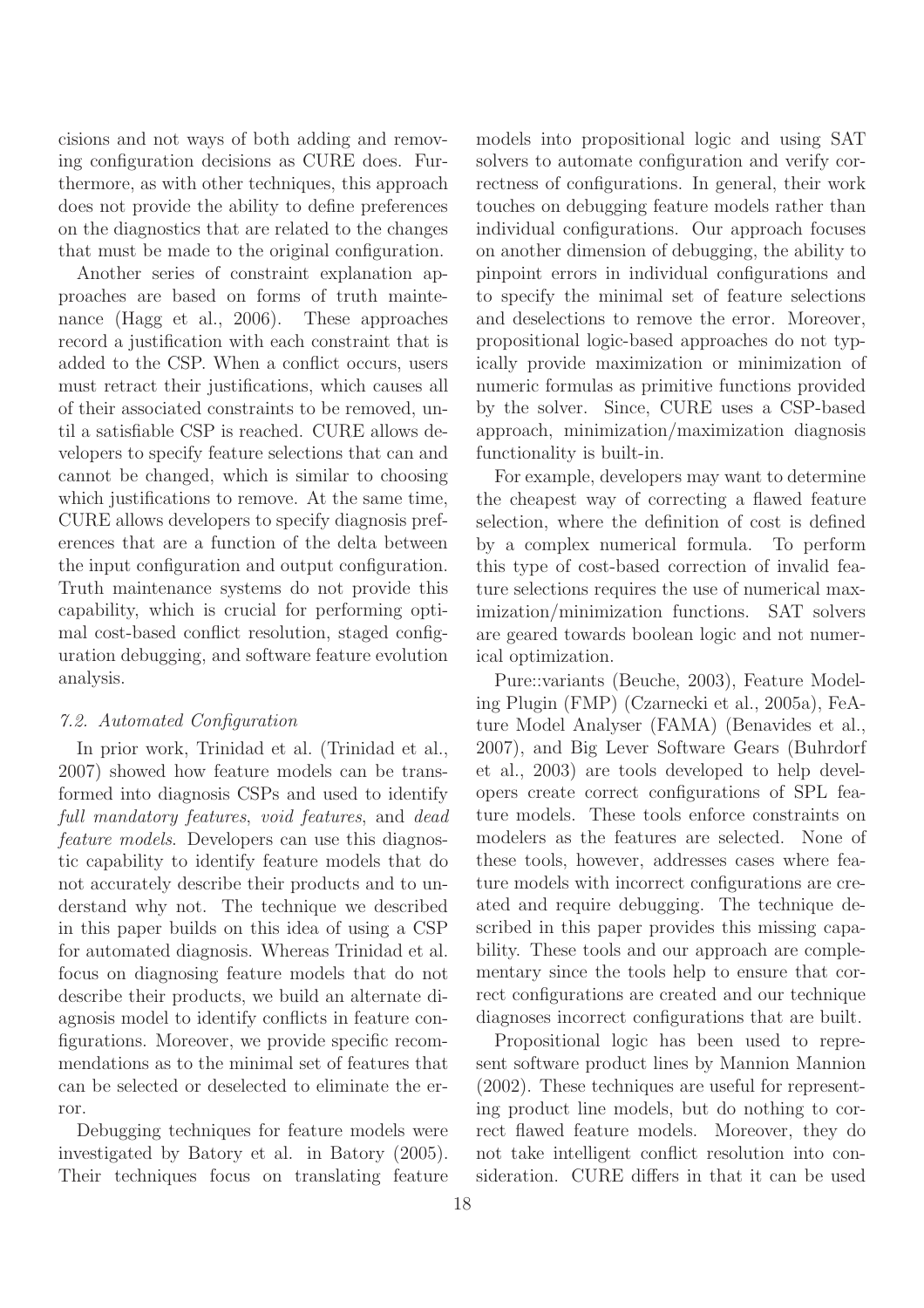to diagnose and remedy existing, invalid feature selections. The two approaches are complementary, Mannion's techniques can flag flawed configurations and CURE can be used to repair the configuration flaws.

## *7.3. Autonomic Healing*

Dudley et al. (2004) present systems that can autonomically identify and repair system problems. In the event that a system fails, these self-healing solutions are capable of determining the element or elements that are responsible for the failure. Once the nature of a failure is determined, a replacement element is automatically chosen from a set of potential replacement elements, thus allowing the system to recover. Like CURE, this technique is corrective and capable of taking an invalid system configuration, discovering the element or elements that make the configuration invalid, and replacing them with elements autonomically to create a valid system. Unlike CURE, however, this technique does not make use of feature models and is subject to runtime constraints, making it hard to use for SPLs or diagnosis optimization.

### *7.4. Configuration Quality Evaluation*

Other techniques provide mechanisms for reasoning about feature model configurations when the exact non-functional properties of each feature are not known. Zhang et al. (2003) introduce Bayesian Belief Networks, which predict the impact of feature selection on quality attributes by considering the effects of choosing similar variants on the quality of past projects. Jarzabek et al. (2006) present a goal-oriented analysis that places emphasis on the satisfaction of quality attribute during feature selection. These techniques explore a different area of configuration than CURE, the are focused on finding configurations when there is uncertainty about the effects of configuration decisions. In contrast, CURE examines existing configurations, in which the ramifications of selecting a particular feature are already known.

Other modeling approaches, such as COVA-MOF (Sinnema et al., 2004) and QRF (Niemelä and Immonen, 2007), examine the ramifications of feature selection on the overall quality of the system. CURE also examines the effect of selecting a feature on the overall quality of the system. Unlike CURE, however, these techniques do not examine how to correct flawed system configurations. CURE is a configuration diagnosis method and not a configuration methodology.

The use of various quality attributes to assess potential system configurations have been investigated. For example, Immonen (Immonen, 2005). introduces a tool for the prediction of availability and reliability for a system configuration. Olumofin et al. (Olumofin and Misic, 2005) provides a method that examines the availability, reliability, performance, and modifiability of potential system configurations. Like CURE, these quality attributes are used to determine which feature to select at each point of variability. Unlike CURE, however, these methods are used in the design phase to construct an initial system configuration, whereas CURE is used to correct flawed feature selections.

Etxeberria and Sagardui (2008) present a manual technique for using domain-relevant quality attributes to evaluate variants in product line architectures. An additional quality feature tree can be added as a branch to extended feature models. These quality features have a predefined qualitative and quantitative impact on the overall system if selected. Feature selection can therefore determine the overall quality of a system configuration and assure that the system possesses necessary functionality. Again, CURE is a corrective technique for restoring validity to flawed feature selections, whereas the method in Etxeberria and Sagardui (2008) is used during the design phase to determine valid initial configurations.

## 8. Concluding Remarks

Production SPLs rely on large feature models that make it hard to always produce correct configurations. When errors due occur, the lack of configuration debugging tools forces developers to manually pinpoint errors in configurations that can span thousands of features. Moreover, due to the size of many feature models and other fac-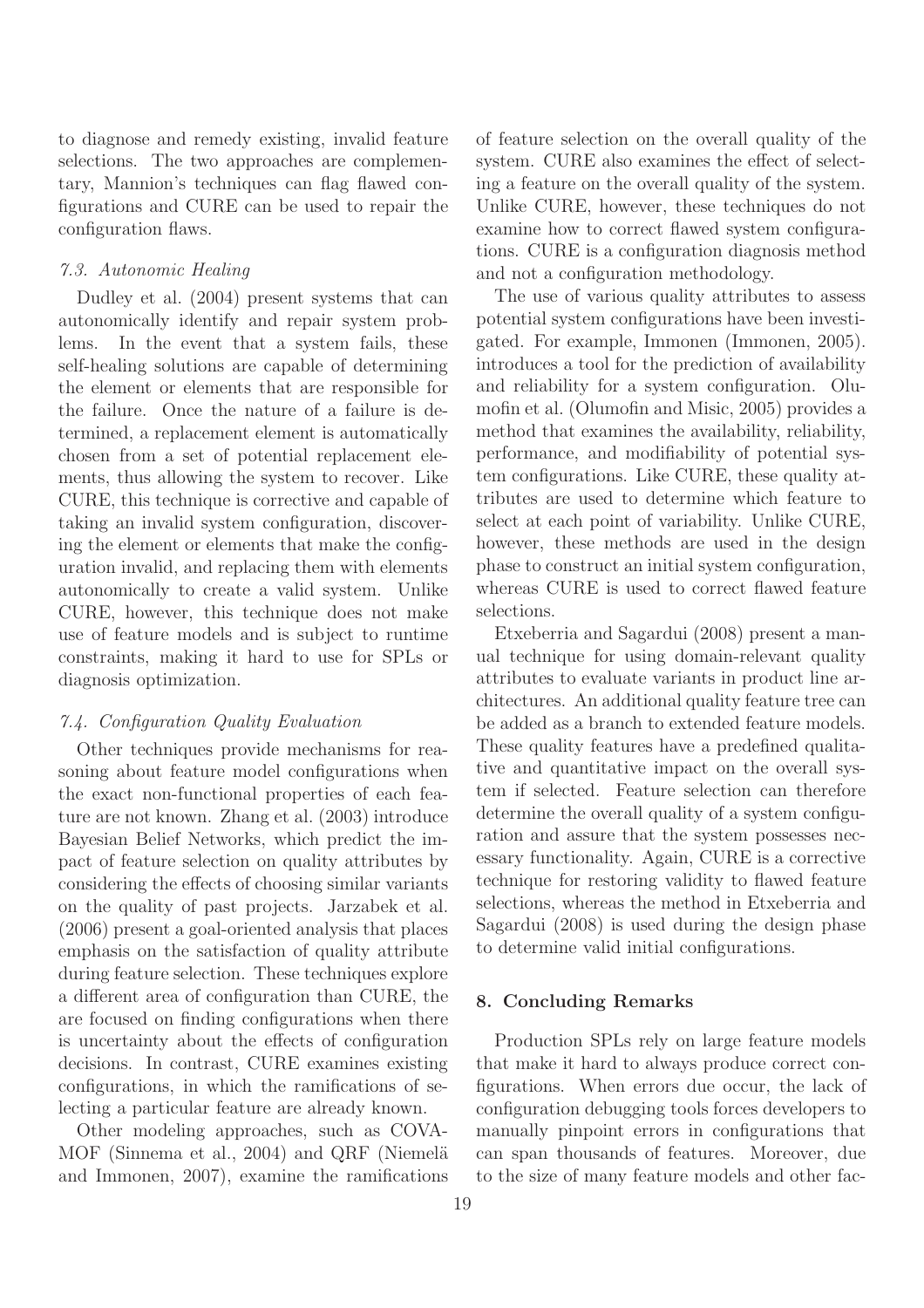tors (such as supply-chains), SPL configuration may be performed in stages or in parallel (Batory et al., 2006). In these situations, the feature selections of individual developers can conflict and introduce errors in feature models that are even more challenging to identify and correct.

Another challenge of using an SPL is maintaining configurations over time. For example, an SPL that encompasses components obtained through a supply-chain may have features that become unavailable due to vendors exiting the market or discontinuing support. In these scenarios, developers need a way of automating the evolution of existing configurations to new and correct feature selections that take these changes into account.

This paper introduced a technique called *Configuration Understanding and REmedy* (CURE) that transforms invalid configurations into CSPs and automates (1) the diagnosis of invalid configurations and (2) the evolution of existing configurations to meet changing requirement sets. CURE derives the closest valid configuration to an existing configuration that meets a new set of requirements. Moreover, developers can customize CURE to provide optimal cost-based error and evolution diagnostics.

CURE's CSP-based diagnosis model is extensible and can be modified to perform conflict mediation, run faster by using a simplified CSP formulation, or debug from different viewpoints. Our empirical results show CURE can scale to production feature models with 5,000 features and still provide a diagnosis in between 45 seconds and 4 minutes. These time bounds should be sufficient for the design-time use of this algorithm in many production SPLs.

The following are lessons learned from our efforts with CURE thus far:

• Simplifying the diagnostic CSP can yield substantial improvements in diagnosis time. A simplified version of CURE's CSP can be used to provide significant improvements in solving speed with a limited reduction in diagnostic flexibility. The reduced flexibility does not allow developers to place limits on only feature selection *or* deselection. If developers do not need to precisely pinpoint one type of change, the simplified diagnostic CSP should be used.

- CURE can scale to 1,000s of features. We learned from our experiments with CURE that it can diagnose models with roughly 5,000 features. The results from techniques, such as bounding or CSP simplification, indicate that potential to scale CURE up to larger feature model sizes. The techniques improve CURE's speed by reducing the number of variables that are present in the CSP and placing a precise bound on the search space.
- It is hard to predict CURE's diagnosis time. CURE's diagnosis time is dependent on the structure of the constraints in the feature model. For some models, CURE provides very fast diagnosis. In future work, we plan to investigate heuristic diagnostic techniques that can speed CURE's diagnosis time for models it does not perform well on.
- A good K bound for CURE is hard to ascertain. The optimality of the diagnosis provided by the bounding method is determined by how close  $K$  is set to the true minimum number of features that need to be changed to reach a valid state. Setting an accurate bound for  $K$  is not easy. In future work, we plan to investigate different methods of honing the boundary used in the bounding method.
- Configuration evolution problems can be modeled as configuration diagnosis problems. Although configuration evolution problems do not necessarily start with an invalid feature selection, we learned that CURE's diagnosis techniques can still be applied successfully to them. When a feature model's constraints are changed or a configuration's feature selection needs to be modified, CURE can be used to automatically modify legacy configurations by model-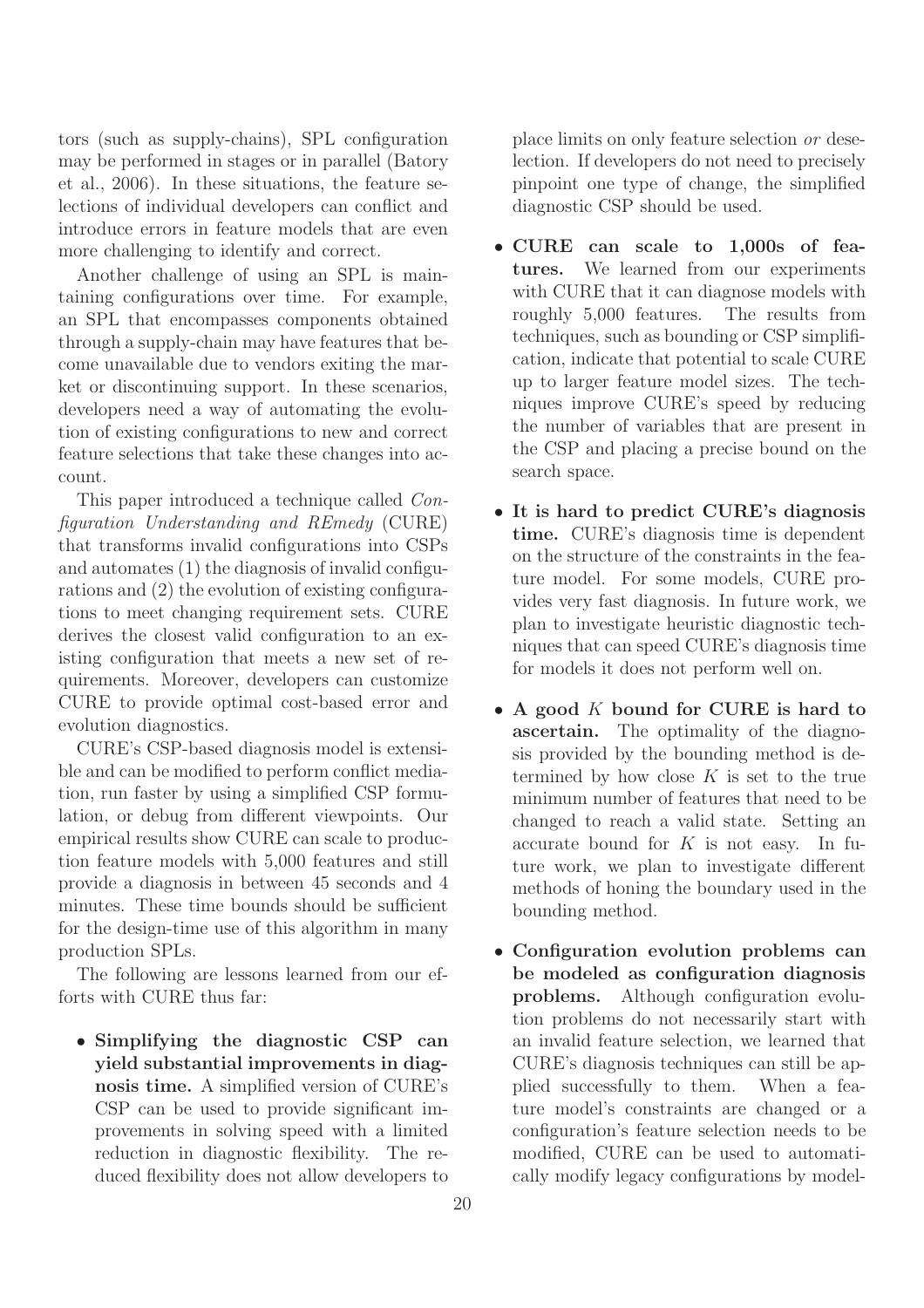ing them as invalid configurations. Automating configuration evolution can provide cost optimal modification planning, which is hard to achieve with manual evolution techniques.

The CURE diagnosis technique has been implemented as part of the ASCENT Design Studio Intelligence project and is available in open-source format from code.google.com/ p/ascent-design-studio and www.isa.us.es/ fama.

#### 9. Acknowledgements

We would like to thank Jose Galindo for his hard work implementing CURE in FAMA.

### References

- Batory, D., 2005. Feature Models, Grammars, and Prepositional Formulas. Software Product Lines: 9th International Conference, SPLC 2005, Rennes, France, September 26-29, 2005: Proceedings.
- Batory, D., Benavides, D., Ruiz-Cortés, A., 2006. Automated analysis of feature models: Challenges ahead. Communications of the ACM December.
- Benavides, D., Segura, S., Trinidad, P., Ruiz-Cortés, A., 2007. FAMA: Tooling a framework for the automated analysis of feature models. In: Proceeding of the First International Workshop on Variability Modelling of Software-intensive Systems (VAMOS).
- Benavides, D., Trinidad, P., Ruiz-Cortés, A., 2005. Automated Reasoning on Feature Models. 17th Conference on Advanced Information Systems Engineering (CAiSE05, Proceedings), LNCS 3520, 491–503.
- Beuche, D., 2003. Variant Management with Pure:: variants. Tech. rep., Pure-Systems GmbH, http://www.pure-systems.com.
- Buhrdorf, R., Churchett, D., Krueger, C., November 2003. Salion's Experience with a Reactive Software Product Line Approach. In: Proceedings of the 5th International Workshop on Product Family Engineering. Siena, Italy.
- Clements, P., Northrop, L., 2002. Software Product Lines: Practices and Patterns. Addison-Wesley, Boston.
- Czarnecki, K., Antkiewicz, M., Kim, C., Lau, S., Pietroszek, K., October 2005a. In: FMP and FMP2RSM: Eclipse Plug-ins for Modeling Features Using Model Templates. ACM Press New York, NY, USA, pp. 200– 201.
- Czarnecki, K., Helsen, S., Eisenecker, U., 2004. Staged Configuration Using Feature Models. Software Product Lines: Third International Conference, SPLC 2004, Boston, MA, USA, August 30-September 2, 2004: Proceedings.
- Czarnecki, K., Helsen, S., Eisenecker, U., 2005b. Staged configuration through specialization and multi-level configuration of feature models. Software Process Improvement and Practice 10 (2), 143–169.
- de la Banda, M. J. G., Stuckey, P. J., Wazny, J., 2003. Finding all minimal unsatisfiable subsets. In: PPDP. ACM, pp. 32–43.
- Dudley, G., Joshi, N., Ogle, D., Subramanian, B., Topol, B., 2004. Autonomic Self-Healing Systems in a Cross-Product IT Environment. Proceedings of the International Conference on Autonomic Computing, 312–313.
- Etxeberria, L., Sagardui, G., 2008. Variability Driven Quality Evaluation in Software Product Lines. In: Software Product Line Conference, 2008. SPLC'08. 12th International. pp. 243–252.
- Hagg, A., Junker, U., O'Sullivan, B., August 2006. A survey of explanation techniques for configurators. In: Proceedings of ECAI-2006 Workshop on Configuration.
- Immonen, A., 2005. A method for predicting reliability and availability at the architectural level. Research Issues in Software Product-Lines-Engineering and Management, T. Käkölä and JC Dueñas, Editors.
- Jaffar, J., Maher, M., 1994. Constraint Logic Programming: A Survey. Journal of Logic Programming 19 (20), 503–581.
- Jarzabek, S., Yang, B., Yoeun, S., 2006. Addressing quality attributes in domain analysis for product lines. In: Software, IEE Proceedings-. Vol. 153. pp. 61–73.
- Junker, U., 2004. Quickxplain: Preferred explanations and relaxations for over-constrained problems. AAAI Press / The MIT Press, pp. 167–172.
- Kang, K. C., Kim, S., Lee, J., Kim, K., Shin, E., Huh, M., January 1998. FORM: A Feature-Oriented Reuse Method with Domain-specific Reference Architectures. Annals of Software Engineering 5 (0), 143–168.
- Mannion, M., 2002. Using first-order logic for product line model validation. Proceedings of the Second International Conference on Software Product Lines 2379, 176– 187.
- Metzger, A., Pohl, K., Heymans, P., Schobbens, P.-Y., Saval, G., 2007. Disambiguating the documentation of variability in software product lines: A separation of concerns, formalization and automated analysis. In: Requirements Engineering Conference, 2007. RE '07. 15th IEEE International. pp. 243–253.
- Niemelä, E., Immonen, A., 2007. Capturing quality requirements of product family architecture. Information and Software Technology 49 (11-12), 1107–1120.
- Olumofin, F., Misic, V., 2005. Extending the ATAM Architecture Evaluation to Product Line Architectures. In: IEEE/IFIP Working Conference on Software Architecture, WICSA.
- Reiter, R., 1987. A theory of diagnosis from first principles. Artificial Intelligence 32 (1), 57–95.
- Sinnema, M., Deelstra, S., Nijhuis, J., Bosch, J., 2004. CO-VAMOF: A Framework for Modeling Variability in Soft-